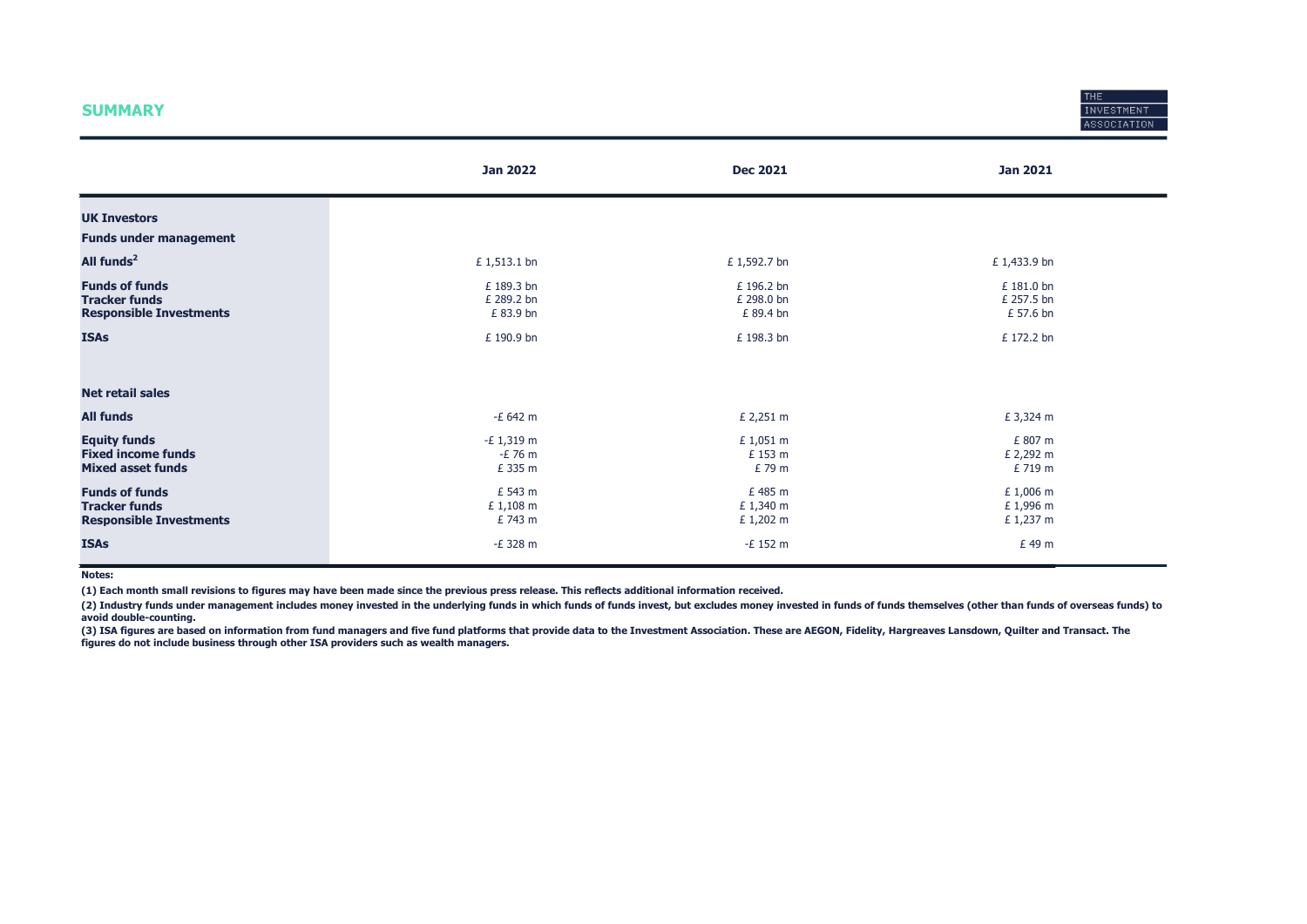#### TABLE 2: FUNDS UNDER MANAGEMENT BY DOMICILE



|                                                                                                                                                  |                                                                                                                        | <b>UK Investors</b>                                                                                                  |                                                                                                        |                                                                                                                        | <b>UK Domiciled Funds</b>                                                                                            |                                                                                                  |
|--------------------------------------------------------------------------------------------------------------------------------------------------|------------------------------------------------------------------------------------------------------------------------|----------------------------------------------------------------------------------------------------------------------|--------------------------------------------------------------------------------------------------------|------------------------------------------------------------------------------------------------------------------------|----------------------------------------------------------------------------------------------------------------------|--------------------------------------------------------------------------------------------------|
|                                                                                                                                                  | <b>Total FUM</b>                                                                                                       | of which held in<br><b>UK domiciled</b><br>funds                                                                     | of which held in<br>overseas domiciled<br>funds                                                        | <b>Total FUM</b>                                                                                                       | of which held by UK<br><b>investors</b>                                                                              | of which held by<br>overseas investors                                                           |
| 2012<br>2013<br>2014<br>2015<br>2016<br>2017<br>2018<br>2019<br>2020<br>2021                                                                     | 703,630<br>820,475<br>892,533<br>929,943<br>1,062,452<br>1,235,339<br>1,154,494<br>1,319,186<br>1,438,320<br>1,592,675 | 650,747<br>753,727<br>817,617<br>839,960<br>954,490<br>1,073,834<br>1,001,315<br>1,119,262<br>1,203,253<br>1,333,286 | 52,882<br>66,748<br>74,916<br>89,983<br>107,962<br>161,505<br>153,179<br>199,925<br>235,067<br>259,389 | 680,358<br>799,349<br>843,231<br>901,964<br>1,021,601<br>1,160,589<br>1,046,980<br>1,163,673<br>1,248,269<br>1,386,582 | 650,747<br>753,727<br>817,617<br>839,960<br>954,490<br>1,073,834<br>1,001,315<br>1,119,262<br>1,203,253<br>1,333,286 | 29,611<br>45,622<br>25,614<br>62,005<br>67,111<br>86,754<br>45,664<br>44,411<br>45,016<br>53,296 |
| 2020<br>Q <sub>1</sub><br>Q <sub>2</sub><br>Q <sub>3</sub><br>Q <sub>4</sub><br>2021<br>Q1<br>Q <sub>2</sub><br>Q <sub>3</sub><br>Q <sub>4</sub> | 1,135,555<br>1,294,766<br>1,327,513<br>1,438,320<br>1,466,363<br>1,527,854<br>1,549,135<br>1,592,675                   | 956,448<br>1,087,765<br>1,108,690<br>1,203,253<br>1,228,638<br>1,280,641<br>1,300,711<br>1,333,286                   | 179,107<br>207,001<br>218,823<br>235,067<br>237,725<br>247,213<br>248,424<br>259,389                   | 992,560<br>1,128,442<br>1,151,036<br>1,248,269<br>1,275,717<br>1,329,608<br>1,353,257<br>1,386,582                     | 956,448<br>1,087,765<br>1,108,690<br>1,203,253<br>1,228,638<br>1,280,641<br>1,300,711<br>1,333,286                   | 36,112<br>40,677<br>42,346<br>45,016<br>47,080<br>48,967<br>52,546<br>53,296                     |
| 2021<br>Jan<br>Feb<br>Mar<br>Q1<br>Apr<br>May                                                                                                    | 1,433,870<br>1,438,610<br>1,466,363<br>1,510,391<br>1,511,922                                                          | 1,196,715<br>1,200,730<br>1,228,638<br>1,269,380<br>1,272,050                                                        | 237,155<br>237,880<br>237,725<br>241,011<br>239,872                                                    | 1,241,418<br>1,247,083<br>1,275,717<br>1,317,329<br>1,319,807                                                          | 1,196,715<br>1,200,730<br>1,228,638<br>1,269,380<br>1,272,050                                                        | 44,704<br>46,353<br>47,080<br>47,949<br>47,757                                                   |
| <b>Q2</b><br>Jun<br>Jul<br>Aug<br><b>Q3</b><br><b>Sep</b><br><b>Oct</b><br><b>Nov</b>                                                            | 1,527,854<br>1,543,977<br>1,575,757<br>1,549,135<br>1,564,614<br>1,559,866                                             | 1,280,641<br>1,290,420<br>1,321,871<br>1,300,711<br>1,312,619<br>1,305,831                                           | 247,213<br>253,557<br>253,886<br>248,424<br>251,995<br>254,036                                         | 1,329,608<br>1,341,709<br>1,375,189<br>1,353,257<br>1,365,867<br>1,358,888                                             | 1,280,641<br>1,290,420<br>1,321,871<br>1,300,711<br>1,312,619<br>1,305,831                                           | 48,967<br>51,289<br>53,319<br>52,546<br>53,248<br>53,057                                         |
| <b>Dec</b><br>Q <sub>4</sub><br>2022<br>Jan                                                                                                      | 1,592,675<br>1,513,132                                                                                                 | 1,333,286<br>1,261,175                                                                                               | 259,389<br>251,957                                                                                     | 1,386,582<br>1,311,812                                                                                                 | 1,333,286<br>1,261,175                                                                                               | 53,296<br>50,637                                                                                 |

Notes:

(1) Each month small revisions to figures may have been made since previous the press release. This reflects additional information received.

(2) Industry funds under management includes money invested in the underlying funds in which funds of funds invest, but excludes money invested in funds of funds themselves (other than funds of overseas funds) to avoid dou counting.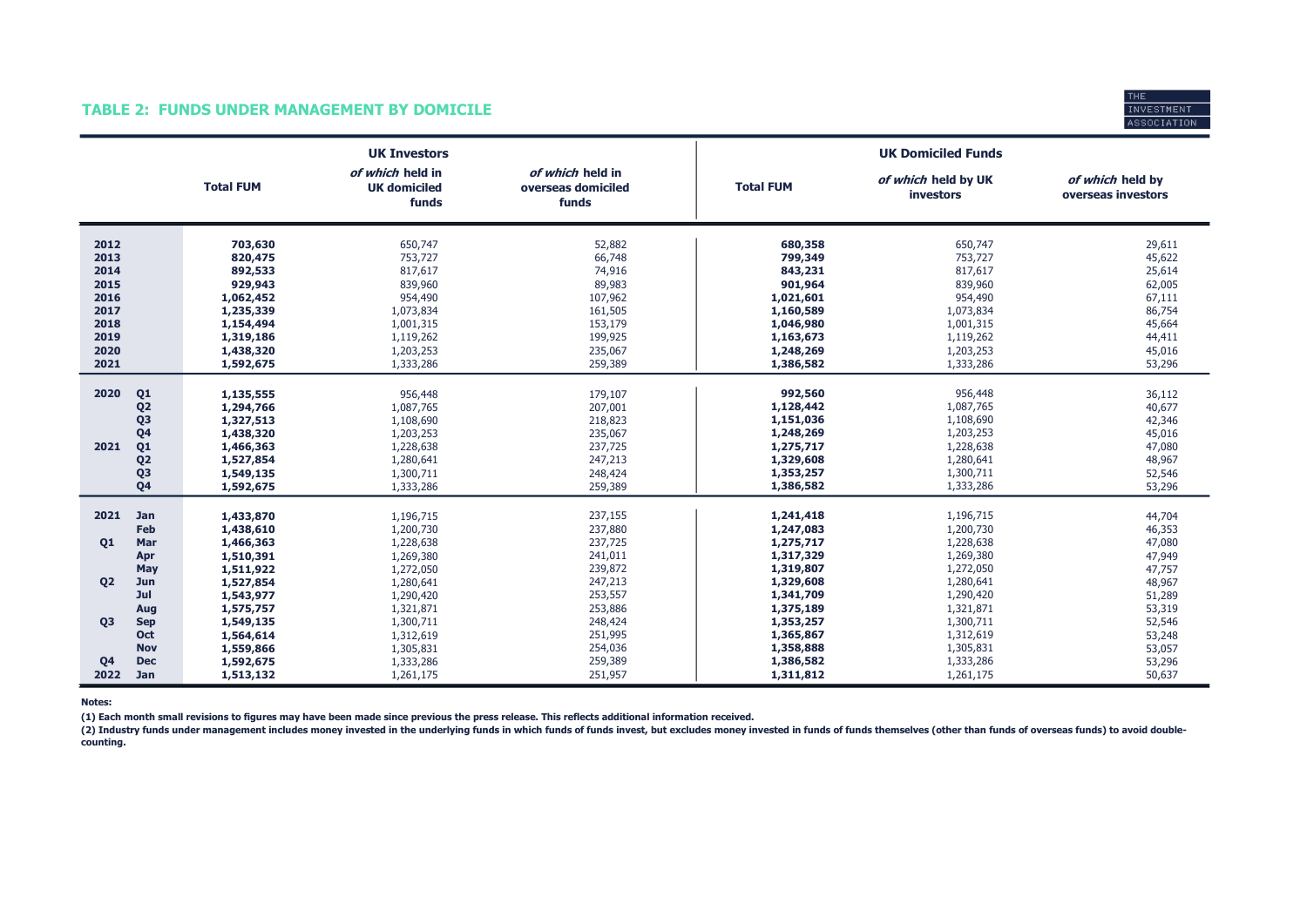### TABLE 3: FUNDS UNDER MANAGEMENT BY ASSET CLASS



|                              |                             | All Funds Including Funds of Funds <sup>3</sup> |                |                     |                |                     |              |                    |                |                  |              |                    |              |                        |
|------------------------------|-----------------------------|-------------------------------------------------|----------------|---------------------|----------------|---------------------|--------------|--------------------|----------------|------------------|--------------|--------------------|--------------|------------------------|
|                              | Industry Total <sup>2</sup> | <b>Equity</b>                                   |                | <b>Fixed Income</b> |                | <b>Money Market</b> |              | <b>Mixed Asset</b> |                | <b>Property</b>  |              | <b>Other</b>       |              | <b>Total</b>           |
|                              | £m                          | £m                                              | $%$ of         | £m                  | $%$ of         | £m                  | $%$ of       | £m                 | $%$ of         | £m               | $%$ of       | £m                 | $%$ of       | £m                     |
| 2012                         | 703,630                     | 397,660                                         | 51.6%          | 166,770             | 21.6%          | 6,916               | 0.9%         | 130,132            | 16.9%          | 14,487           | 1.9%         | 55,406             | 7.2%         | 771,370                |
| 2013                         | 820,475                     | 492,725                                         | 54.8%          | 169,980             | 18.9%          | 9,273               | 1.0%         | 152,031            | 16.9%          | 17,212           | 1.9%         | 58,725             | 6.5%         | 899,946                |
| 2014                         | 892,533                     | 527,336                                         | 53.8%          | 195,903             | 20.0%          | 10,660              | 1.1%         | 157,352            | 16.0%          | 24,062           | 2.5%         | 65,117             | 6.6%         | 980,429                |
| 2015                         | 929,943                     | 561,650                                         | 54.6%          | 185,984             | 18.1%          | 11,501              | 1.1%         | 165,229            | 16.1%          | 31,993           | 3.1%         | 71,852             | 7.0%         | 1,028,208              |
| 2016                         | 1,062,452                   | 633,614                                         | 53.7%          | 215,456             | 18.3%          | 19,850              | 1.7%         | 198,399            | 16.8%          | 28,603           | 2.4%         | 83,382             | 7.1%<br>8.7% | 1,179,304              |
| 2017<br>2018                 | 1,235,339<br>1,154,494      | 722,094<br>656,087                              | 52.5%<br>50.8% | 257,916<br>250,591  | 18.7%<br>19.4% | 25,115<br>21,710    | 1.8%<br>1.7% | 221,040<br>210,724 | 16.1%<br>16.3% | 30,721<br>31,449 | 2.2%<br>2.4% | 119,575<br>120,008 | 9.3%         | 1,376,460<br>1,290,569 |
| 2019                         | 1,319,186                   | 757,760                                         | 51.4%          | 277,220             | 18.8%          | 44,505              | 3.0%         | 245,731            | 16.7%          | 28,396           | 1.9%         | 121,157            | 8.2%         | 1,474,769              |
| 2020                         | 1,438,320                   | 827,231                                         | 51.5%          | 307,719             | 19.2%          | 49,255              | 3.1%         | 274,417            | 17.1%          | 27,046           | 1.7%         | 119,385            | 7.4%         | 1,605,051              |
| 2021                         | 1,592,675                   | 948,349                                         | 53.4%          | 323,174             | 18.2%          | 46,997              | 2.6%         | 290,078            | 16.3%          | 28,022           | 1.6%         | 139,290            | 7.8%         | 1,775,910              |
|                              |                             |                                                 |                |                     |                |                     |              |                    |                |                  |              |                    |              |                        |
| 2020<br>Q <sub>1</sub>       | 1,135,555                   | 618,147                                         | 48.6%          | 258,660             | 20.3%          | 47,091              | 3.7%         | 214,238            | 16.8%          | 26,052           | 2.0%         | 107,367            | 8.4%         | 1,271,555              |
| Q <sub>2</sub>               | 1,294,766                   | 730,169                                         | 50.5%          | 285,741             | 19.8%          | 47,822              | 3.3%         | 240,851            | 16.7%          | 26,283           | 1.8%         | 114,733            | 7.9%         | 1,445,599              |
| Q <sub>3</sub>               | 1,327,513                   | 746,120<br>827,231                              | 50.4%<br>51.5% | 297,066<br>307,719  | 20.1%<br>19.2% | 47,005              | 3.2%<br>3.1% | 248,579            | 16.8%<br>17.1% | 26,639           | 1.8%<br>1.7% | 115,374            | 7.8%<br>7.4% | 1,480,784              |
| Q4<br>Q <sub>1</sub><br>2021 | 1,438,320<br>1,466,363      | 856,704                                         | 52.4%          | 307,017             | 18.8%          | 49,255<br>43,823    | 2.7%         | 274,417<br>281,559 | 17.2%          | 27,046<br>26,660 | 1.6%         | 119,385<br>119,823 | 7.3%         | 1,605,051<br>1,635,585 |
| Q <sub>2</sub>               | 1,527,854                   | 912,620                                         | 53.5%          | 316,839             | 18.6%          | 43,217              | 2.5%         | 283,407            | 16.6%          | 26,743           | 1.6%         | 123,177            | 7.2%         | 1,706,003              |
| Q <sub>3</sub>               | 1,549,135                   | 917,452                                         | 53.1%          | 320,433             | 18.5%          | 44,058              | 2.5%         | 288,970            | 16.7%          | 26,630           | 1.5%         | 131,400            | 7.6%         | 1,728,943              |
| Q4                           | 1,592,675                   | 948,349                                         | 53.4%          | 323,174             | 18.2%          | 46,997              | 2.6%         | 290,078            | 16.3%          | 28,022           | 1.6%         | 139,290            | 7.8%         | 1,775,910              |
|                              |                             |                                                 |                |                     |                |                     |              |                    |                |                  |              |                    |              |                        |
| 2021<br>Jan                  | 1,433,870                   | 827,190                                         | 51.7%          | 309,278             | 19.3%          | 46,853              | 2.9%         | 270,824            | 16.9%          | 27,080           | 1.7%         | 119,161            | 7.4%         | 1,600,385              |
| Feb                          | 1,438,610                   | 832,920                                         | 51.9%          | 306,290             | 19.1%          | 44,319              | 2.8%         | 275,154            | 17.1%          | 26,918           | 1.7%         | 119,972            | 7.5%         | 1,605,574              |
| Mar<br>Q <sub>1</sub>        | 1,466,363                   | 856,704                                         | 52.4%          | 307,017             | 18.8%          | 43,823              | 2.7%         | 281,559            | 17.2%          | 26,660           | 1.6%         | 119,823            | 7.3%         | 1,635,585              |
| Apr                          | 1,510,391                   | 892,490                                         | 53.0%          | 312,204             | 18.5%          | 42,592              | 2.5%         | 290,097            | 17.2%          | 27,024           | 1.6%         | 120,294            | 7.1%         | 1,684,701              |
| May                          | 1,511,922                   | 893,237                                         | 53.0%          | 312,788             | 18.5%          | 42,677              | 2.5%         | 291,441            | 17.3%          | 26,471           | 1.6%         | 119,804            | 7.1%         | 1,686,419              |
| <b>Q2</b><br>Jun             | 1,527,854                   | 912,620<br>910,035                              | 53.5%<br>52.8% | 316,839             | 18.6%<br>18.6% | 43,217              | 2.5%<br>2.6% | 283,407            | 16.6%<br>16.6% | 26,743           | 1.6%<br>1.6% | 123,177            | 7.2%<br>7.8% | 1,706,003              |
| Jul<br>Aug                   | 1,543,977<br>1,575,757      | 940,497                                         | 53.5%          | 320,438<br>323,395  | 18.4%          | 44,272<br>44,651    | 2.5%         | 286,412<br>292,838 | 16.7%          | 27,046<br>26,847 | 1.5%         | 134,800<br>129,686 | 7.4%         | 1,723,003<br>1,757,915 |
| O <sub>3</sub><br><b>Sep</b> | 1,549,135                   | 917,452                                         | 53.1%          | 320,433             | 18.5%          | 44,058              | 2.5%         | 288,970            | 16.7%          | 26,630           | 1.5%         | 131,400            | 7.6%         | 1,728,943              |
| Oct                          | 1,564,614                   | 928,722                                         | 53.2%          | 318,534             | 18.2%          | 45,560              | 2.6%         | 290,194            | 16.6%          | 26,945           | 1.5%         | 135,940            | 7.8%         | 1,745,895              |
| <b>Nov</b>                   | 1,559,866                   | 920,512                                         | 52.9%          | 321,807             | 18.5%          | 46,933              | 2.7%         | 286,467            | 16.5%          | 27,225           | 1.6%         | 137,434            | 7.9%         | 1,740,378              |
| Q <sub>4</sub><br><b>Dec</b> | 1,592,675                   | 948,349                                         | 53.4%          | 323,174             | 18.2%          | 46,997              | 2.6%         | 290,078            | 16.3%          | 28,022           | 1.6%         | 139,290            | 7.8%         | 1,775,910              |
| 2022<br>Jan                  | 1,513,132                   | 886,238                                         | 52.4%          | 315,809             | 18.7%          | 47,210              | 2.8%         | 277,836            | 16.4%          | 27,220           | 1.6%         | 135,693            | 8.0%         | 1,690,007              |

Notes:

(1) Each month small revisions to figures may have been made since the previous press release. This reflects additional information received.

(2) Industry funds under management includes money invested in the underlying funds in which funds of funds invest, but excludes money invested in funds of funds themselves (other then funds of overseas funds) to avoid double-counting.

(3) These figures include double-counting of investments through FOFs - assets are counted first when invested in a FOF and then when FOF invests in other funds. This gives the best indicator available of the asset breakdown of investors' choices since the Investment Association cannot identify FOFs holdings of funds. Asset types (Equity, Fixed Income, etc) are defined in terms of the Investment Association sectors included. See Table 6 for a listing of the Investment Association sectors allocated to each asset class.

(5) Prior to January 2012 data is presented according to FUM in UK Domiciled funds. (4) From March 2014, the FUM of mixed asset funds is reduced and the FUM of other funds is increased due to funds re-classified from the Investment Association Mixed Asset sectors to the Investment Association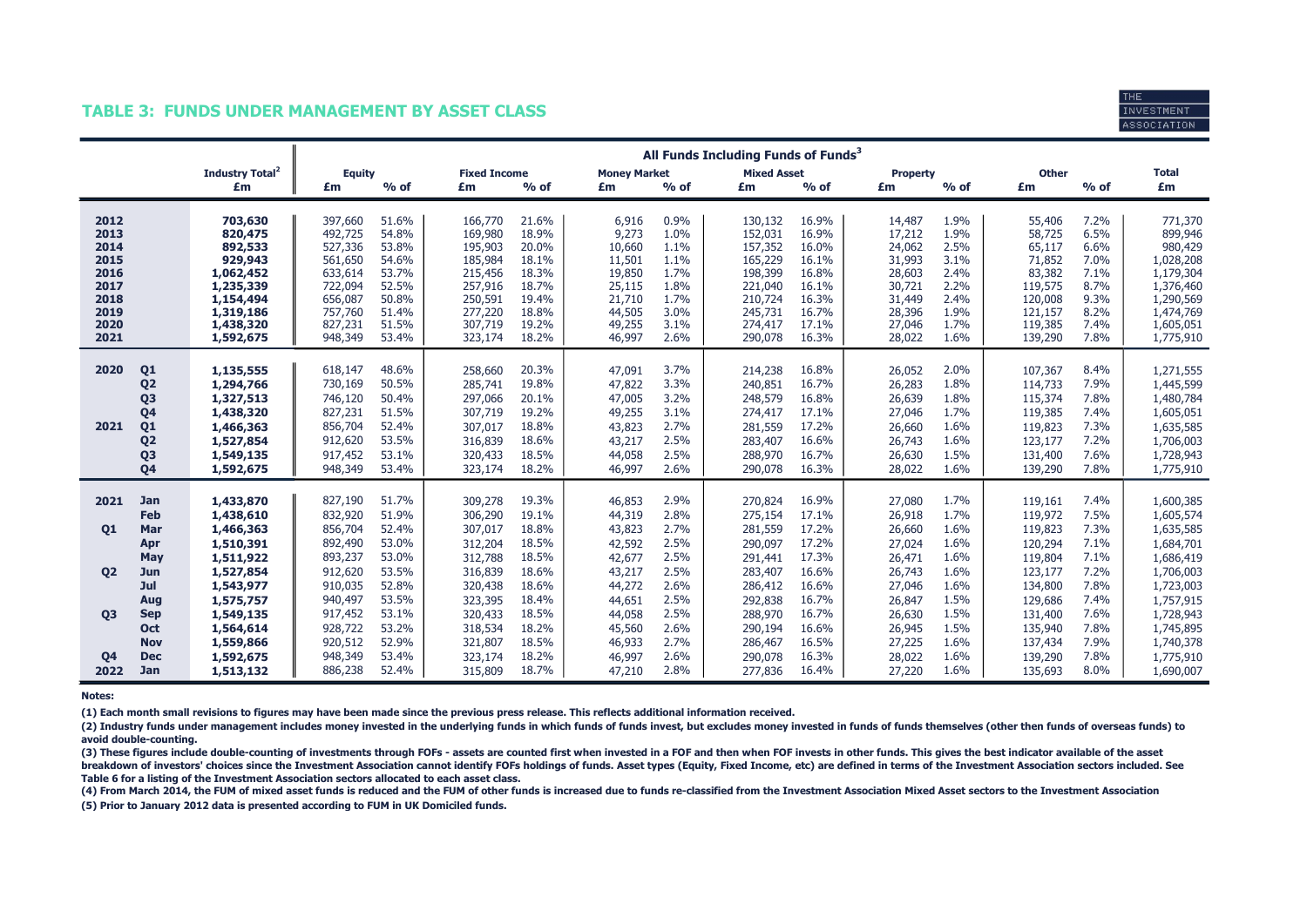# TABLE 4: NET SALES



|                                                                              |                                                                                                                                              |                                                                                                   | <b>Net Sales £m</b>                                                                           |                                                                                                     |
|------------------------------------------------------------------------------|----------------------------------------------------------------------------------------------------------------------------------------------|---------------------------------------------------------------------------------------------------|-----------------------------------------------------------------------------------------------|-----------------------------------------------------------------------------------------------------|
|                                                                              |                                                                                                                                              | <b>Total</b>                                                                                      | <b>Retail</b>                                                                                 | <b>Institutional</b>                                                                                |
| 2012<br>2013<br>2014<br>2015<br>2016<br>2017<br>2018<br>2019<br>2020<br>2021 |                                                                                                                                              | 29,408<br>25,919<br>37,140<br>22,585<br>15,950<br>66,712<br>$-5,131$<br>7,514<br>33,881<br>37,167 | 18,437<br>23,507<br>23,923<br>16,920<br>7,208<br>48,606<br>7,697<br>9,982<br>30,816<br>43,548 | 10,970<br>2,412<br>13,217<br>5,665<br>8,742<br>18,106<br>$-12,828$<br>$-2,469$<br>3,065<br>$-6,382$ |
| 2020<br>2021                                                                 | Q <sub>1</sub><br>Q <sub>2</sub><br>Q <sub>3</sub><br>Q <sub>4</sub><br>Q <sub>1</sub><br>Q <sub>2</sub><br>Q <sub>3</sub><br>Q <sub>4</sub> | $-4,163$<br>14,913<br>7,524<br>15,607<br>4,797<br>14,263<br>13,329<br>4,777                       | $-2,293$<br>10,792<br>5,294<br>17,024<br>10,171<br>14,112<br>12,615<br>6,650                  | $-1,869$<br>4,121<br>2,230<br>$-1,416$<br>$-5,374$<br>152<br>714<br>$-1,874$                        |
| 2021                                                                         | Jan                                                                                                                                          |                                                                                                   |                                                                                               |                                                                                                     |
|                                                                              | Feb                                                                                                                                          | 1,525<br>102                                                                                      | 3,324<br>2,290                                                                                | $-1,799$<br>$-2,188$                                                                                |
| Q <sub>1</sub>                                                               | Mar                                                                                                                                          | 3,169                                                                                             | 4,557                                                                                         | $-1,388$                                                                                            |
|                                                                              | Apr                                                                                                                                          | 6,734                                                                                             | 6,201                                                                                         | 533                                                                                                 |
|                                                                              | <b>May</b>                                                                                                                                   | 2,910                                                                                             | 3,566                                                                                         | $-657$                                                                                              |
| Q <sub>2</sub>                                                               | Jun<br>Jul                                                                                                                                   | 4,619<br>8,048                                                                                    | 4,344<br>4,865                                                                                | 275<br>3,183                                                                                        |
|                                                                              | Aug                                                                                                                                          | 5,061                                                                                             | 5,320                                                                                         | $-259$                                                                                              |
| Q <sub>3</sub>                                                               | <b>Sep</b>                                                                                                                                   | 220                                                                                               | 2,430                                                                                         | $-2,210$                                                                                            |
|                                                                              | Oct                                                                                                                                          | 1,646                                                                                             | 1,863                                                                                         | $-217$                                                                                              |
|                                                                              | <b>Nov</b>                                                                                                                                   | 1,800                                                                                             | 2,536                                                                                         | $-736$                                                                                              |
| Q <sub>4</sub>                                                               | <b>Dec</b>                                                                                                                                   | 1,331                                                                                             | 2,251                                                                                         | $-920$                                                                                              |
| 2022                                                                         | Jan                                                                                                                                          | $-4,552$                                                                                          | $-642$                                                                                        | $-3,910$                                                                                            |

Notes:

(1) Each month small revisions to figures may have been made since the previous press release. This reflects additional information received.

(3) Prior to January 2012 data is presented according to Net Sales for UK Domiciled funds. (2) All sales and repurchases of funds of funds are included. To avoid double counting, transactions between funds of funds and their underlying funds are excluded from January 2010.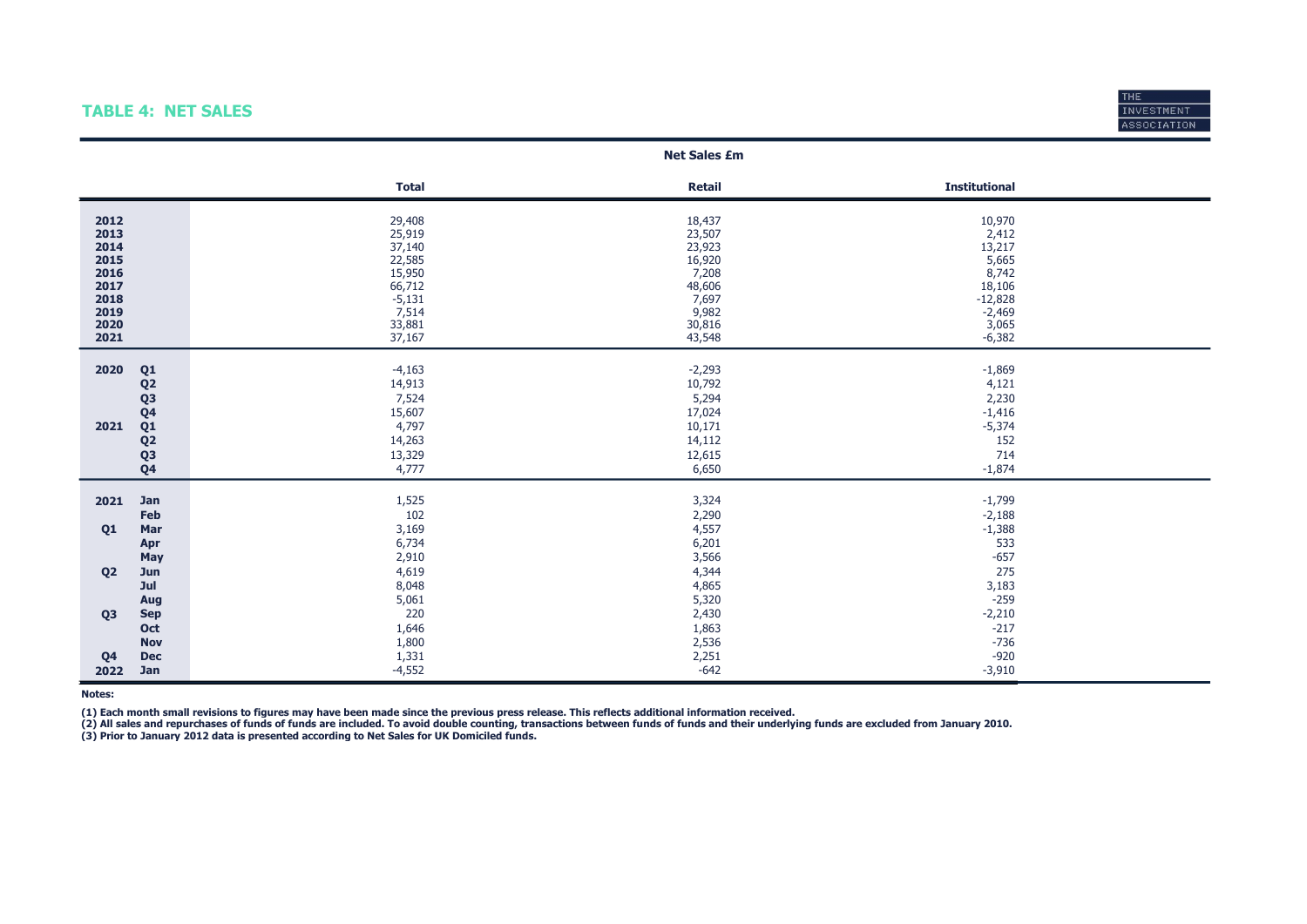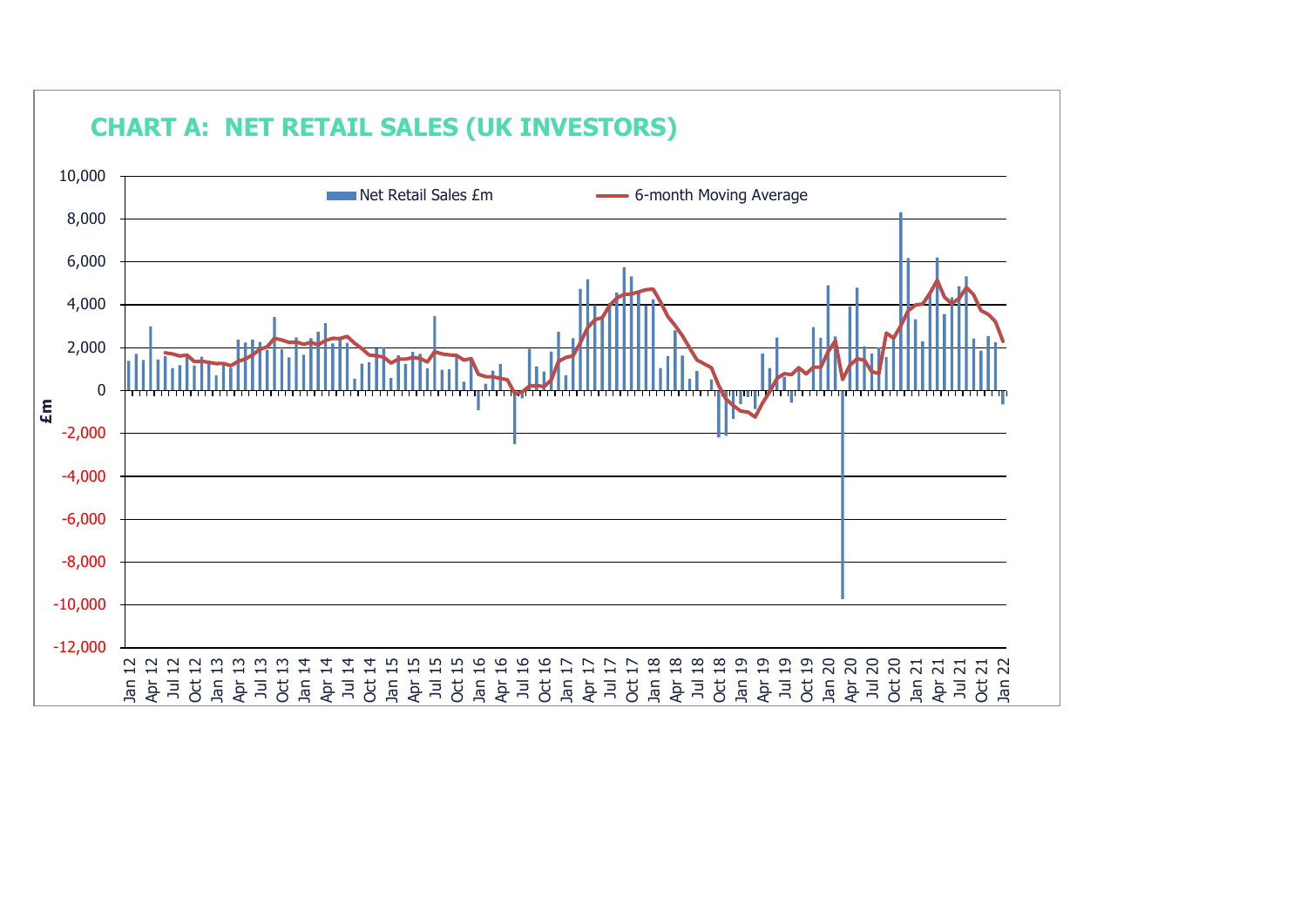# TABLE 5: NET RETAIL SALES OF FUNDS BY ASSET CLASS



|                                                                              |                                                                                                                                              |                                                                                               |                                                                                                |                                                                                              | <b>Net Retail Sales £m</b>                                                         |                                                                                          |                                                                                             |                                                                                      | Net Retail Sales of Equity Funds by Region £m                                               |                                                                                |                                                                                                    |                                                                                       |                                                                                    |                                                                                      |                                                                                                           |
|------------------------------------------------------------------------------|----------------------------------------------------------------------------------------------------------------------------------------------|-----------------------------------------------------------------------------------------------|------------------------------------------------------------------------------------------------|----------------------------------------------------------------------------------------------|------------------------------------------------------------------------------------|------------------------------------------------------------------------------------------|---------------------------------------------------------------------------------------------|--------------------------------------------------------------------------------------|---------------------------------------------------------------------------------------------|--------------------------------------------------------------------------------|----------------------------------------------------------------------------------------------------|---------------------------------------------------------------------------------------|------------------------------------------------------------------------------------|--------------------------------------------------------------------------------------|-----------------------------------------------------------------------------------------------------------|
|                                                                              |                                                                                                                                              | <b>Total</b>                                                                                  | <b>Equit</b>                                                                                   | <b>Fixed</b><br><b>Income</b>                                                                | <b>Money</b><br><b>Market</b>                                                      | <b>Mixed</b><br><b>Asset</b>                                                             | <b>Propert</b>                                                                              | <b>Other</b>                                                                         | <b>Total</b>                                                                                | Asia                                                                           | <b>Europe</b>                                                                                      | Glob                                                                                  | <b>Japa</b>                                                                        | <b>North</b><br><b>Americ</b>                                                        | <b>UK</b>                                                                                                 |
| 2012<br>2013<br>2014<br>2015<br>2016<br>2017<br>2018<br>2019<br>2020<br>2021 |                                                                                                                                              | 18,437<br>23,507<br>23,923<br>16,920<br>7,208<br>48,606<br>7,697<br>9,982<br>30,816<br>43,548 | 2,483<br>12,769<br>10,616<br>7,195<br>$-8,824$<br>9,598<br>796<br>$-2,888$<br>10,410<br>14,898 | 7,195<br>991<br>3,001<br>$-1,462$<br>4,408<br>16,113<br>$-2,030$<br>6,705<br>7,964<br>11,507 | $-644$<br>$-320$<br>552<br>422<br>2,857<br>3,345<br>514<br>1,220<br>3,002<br>1,000 | 5,277<br>6,824<br>4,967<br>4,707<br>6,083<br>14,063<br>8,098<br>7,297<br>9,075<br>10,369 | 368<br>1,668<br>3,117<br>1,864<br>$-1,820$<br>$-131$<br>247<br>$-1,217$<br>$-291$<br>$-189$ | 3,758<br>1,575<br>1,669<br>4,194<br>4,502<br>5,617<br>73<br>$-1,135$<br>657<br>5,963 | 3,249<br>12,076<br>9,754<br>7,638<br>$-7,711$<br>8,292<br>157<br>$-2,403$<br>6,591<br>8,376 | 665<br>908<br>55<br>$-1,038$<br>$-953$<br>$-5$<br>1,374<br>143<br>1,614<br>990 | $-662$<br>1,585<br>1,013<br>3,839<br>$-3,546$<br>2,899<br>$-1,313$<br>$-3,797$<br>$-405$<br>$-305$ | 3,766<br>2,960<br>2,767<br>940<br>2,908<br>4,912<br>2,510<br>1,785<br>6,079<br>13,399 | 17<br>1,079<br>581<br>1,247<br>$-907$<br>1,791<br>1,224<br>$-640$<br>$-429$<br>428 | 293<br>1,272<br>1,232<br>603<br>$-350$<br>1,329<br>1,224<br>1,341<br>2,520<br>$-863$ | $-830$<br>4,271<br>4,106<br>2,047<br>$-4,863$<br>$-2,634$<br>$-4,862$<br>$-1,235$<br>$-2,788$<br>$-5,272$ |
| 2020<br>2021                                                                 | Q <sub>1</sub><br>Q <sub>2</sub><br>Q <sub>3</sub><br>Q <sub>4</sub><br>Q <sub>1</sub><br>Q <sub>2</sub><br>Q <sub>3</sub><br>Q <sub>4</sub> | $-2,293$<br>10,792<br>5,294<br>17,024<br>10,171<br>14,112<br>12,615<br>6,650                  | $-496$<br>4,250<br>$-472$<br>7,129<br>2,261<br>6,309<br>3,989<br>2,339                         | $-4,770$<br>4,929<br>4,586<br>3,219<br>4,720<br>3,241<br>2,233<br>1,313                      | 2,814<br>214<br>$-878$<br>852<br>$-1,696$<br>$-244$<br>2,704<br>237                | 582<br>1,666<br>1,618<br>5,208<br>3,465<br>3,670<br>2,164<br>1,069                       | 157<br>$-83$<br>17<br>$-382$<br>$-140$<br>$-240$<br>120<br>71                               | $-581$<br>$-184$<br>423<br>999<br>1,561<br>1,375<br>1,404<br>1,622                   | $-995$<br>3,301<br>$-441$<br>4,726<br>659<br>4,688<br>2,880<br>149                          | $-182$<br>243<br>459<br>1,094<br>803<br>375<br>$-135$<br>$-53$                 | $-380$<br>$-606$<br>387<br>194<br>$-837$<br>274<br>204<br>54                                       | $-991$<br>2,326<br>783<br>3,961<br>3,679<br>3,891<br>3,290<br>2,538                   | $-354$<br>$-102$<br>$-209$<br>236<br>$-88$<br>341<br>23<br>152                     | 100<br>1,023<br>102<br>1,295<br>$-1,300$<br>412<br>268<br>$-244$                     | 811<br>417<br>$-1,963$<br>$-2,053$<br>$-1,599$<br>$-607$<br>$-770$<br>$-2,296$                            |
| 2021<br>01<br>Q <sub>2</sub>                                                 | Jan<br><b>Feb</b><br>Mar<br>Apr<br>May<br>Jun<br>Jul<br>Aug                                                                                  | 3,324<br>2,290<br>4,557<br>6,201<br>3,566<br>4,344<br>4,865<br>5,320                          | 807<br>239<br>1,216<br>2,955<br>1,079<br>2,274<br>1,685<br>1,308                               | 2,292<br>1,390<br>1,038<br>1,279<br>971<br>992<br>1,022<br>581                               | $-893$<br>$-486$<br>$-317$<br>98<br>25<br>$-367$<br>506<br>1,587                   | 719<br>838<br>1,908<br>1,497<br>1,236<br>937<br>890<br>910                               | 119<br>$-104$<br>$-155$<br>$-38$<br>$-184$<br>$-18$<br>8<br>23                              | 280<br>413<br>868<br>410<br>439<br>526<br>754<br>911                                 | 55<br>181<br>423<br>2,462<br>603<br>1,623<br>1,592<br>793                                   | 264<br>638<br>$-99$<br>244<br>59<br>72<br>57<br>$-59$                          | $-189$<br>$-227$<br>$-421$<br>$-73$<br>100<br>247<br>94<br>56                                      | 763<br>976<br>1,940<br>2,058<br>739<br>1,094<br>1,158<br>1,038                        | 72<br>$-74$<br>$-86$<br>161<br>73<br>107<br>5<br>80                                | $-171$<br>$-104$<br>$-1,025$<br>23<br>206<br>184<br>19<br>123                        | $-685$<br>$-1,028$<br>114<br>49<br>$-574$<br>$-81$<br>259<br>$-445$                                       |
| <b>Q3</b><br>Q <sub>4</sub><br>2022                                          | <b>Sep</b><br>Oct<br><b>Nov</b><br><b>Dec</b><br><b>Jan</b>                                                                                  | 2,430<br>1,863<br>2,536<br>2,251<br>$-642$                                                    | 996<br>317<br>971<br>1,051<br>$-1,319$                                                         | 630<br>632<br>528<br>153<br>$-76$                                                            | 610<br>$-437$<br>102<br>572<br>820                                                 | 365<br>602<br>388<br>79<br>335                                                           | 90<br>17<br>$-8$<br>62<br>$-12$                                                             | $-261$<br>732<br>555<br>335<br>$-390$                                                | 495<br>$\mathbf 0$<br>$-465$<br>614<br>$-1,814$                                             | $-133$<br>199<br>$-191$<br>$-61$<br>$-13$                                      | 54<br>24<br>$-98$<br>127<br>$-136$                                                                 | 1,094<br>606<br>872<br>1,061<br>495                                                   | $-62$<br>$-8$<br>82<br>77<br>183                                                   | 126<br>$-176$<br>$-377$<br>309<br>$-719$                                             | $-584$<br>$-645$<br>$-752$<br>$-899$<br>$-1,625$                                                          |

Notes:

(1) Each month small revisions to figures may have been made since the previous press release. This reflects additional information received.

(2) All sales and repurchases of funds of funds are included. To avoid double counting, transactions between funds of funds and their underlying funds are excluded from January 2010.

(3) The 'Other' Asset Class includes funds from the 'Targeted Absolute Return' and 'Volatility Managed' Sectors which, together, contribute to the overwhelming majority of the Net Retail Sales within the asset class.<br>(4) R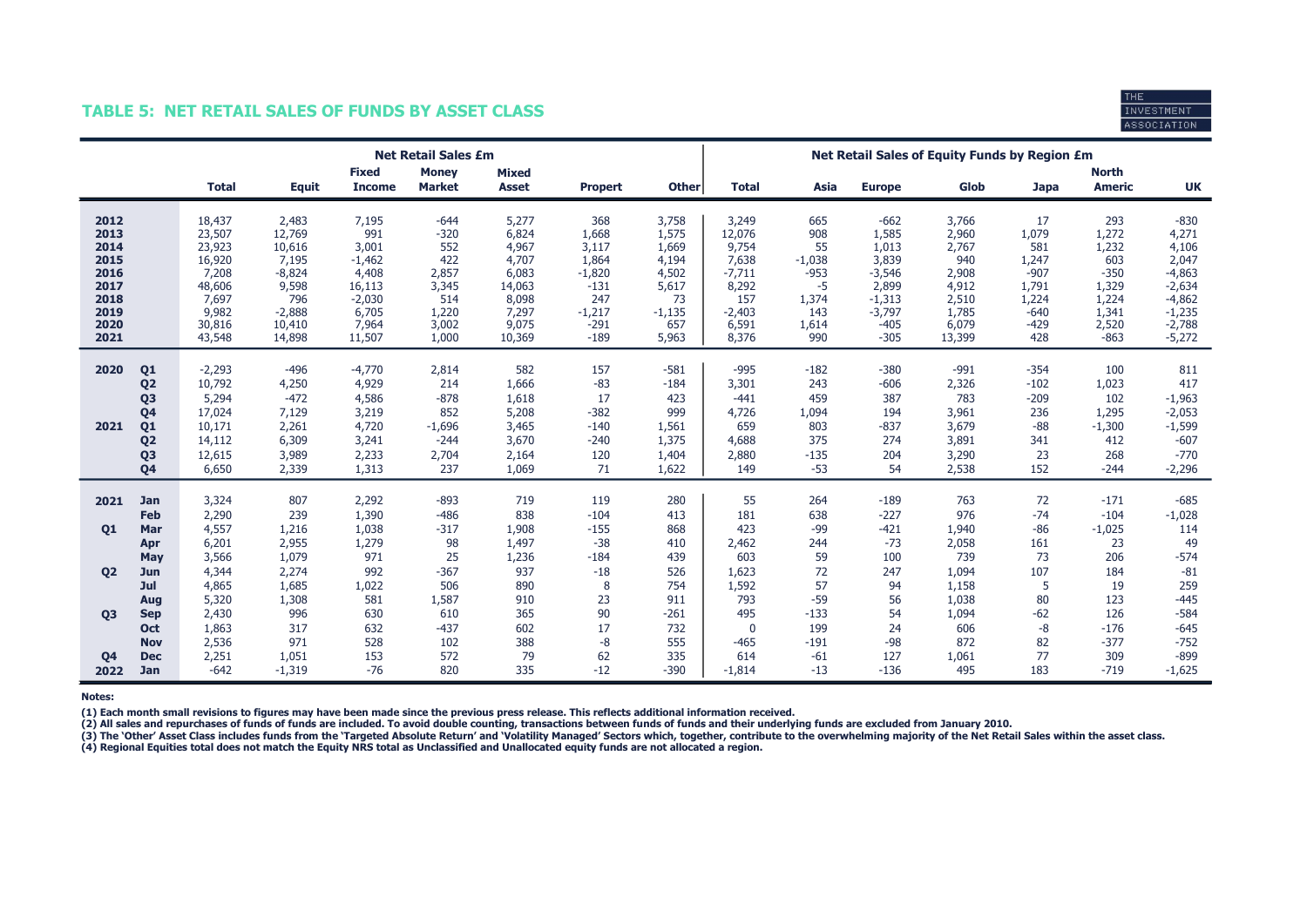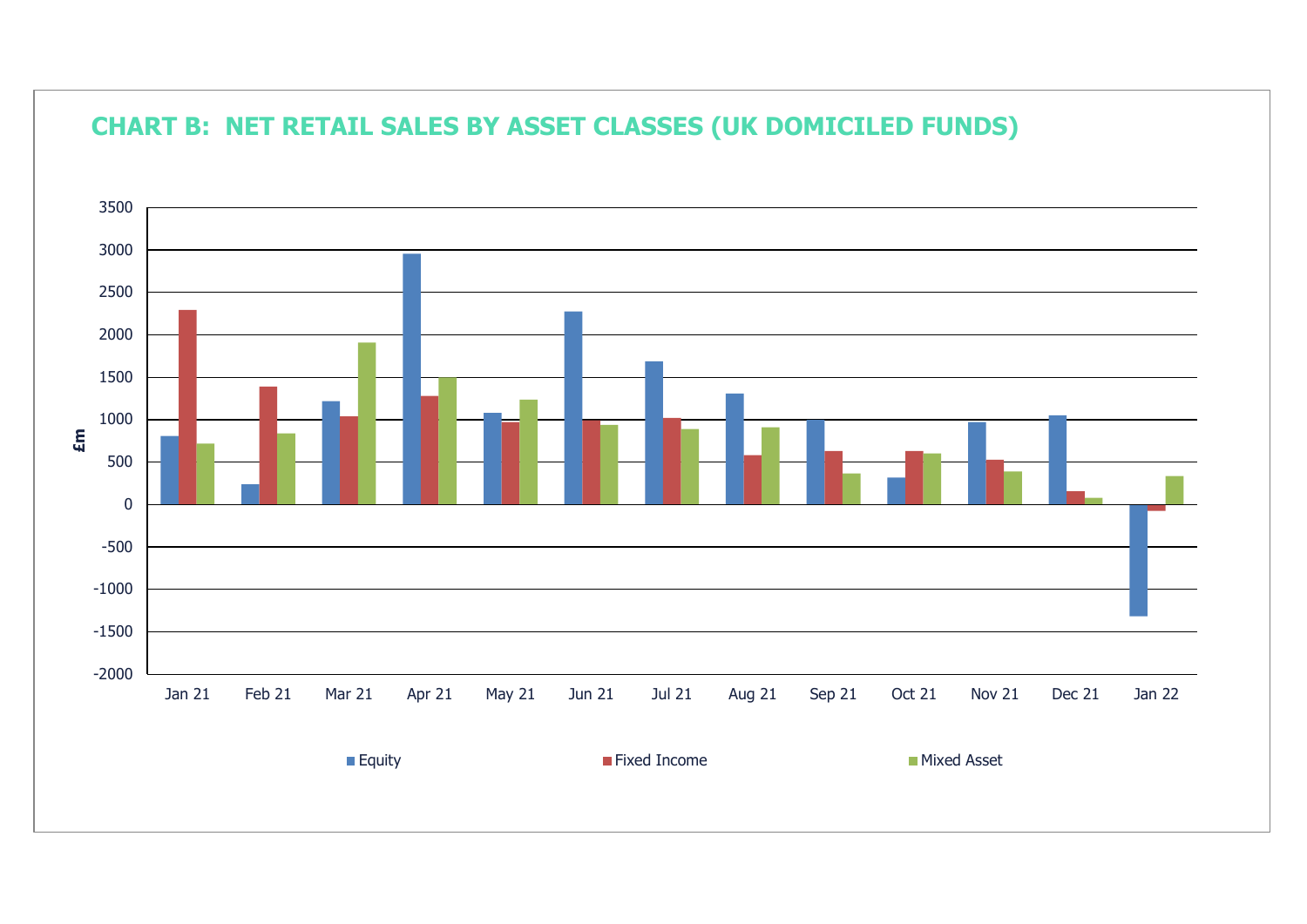# TABLE 6: THE INVESTMENT ASSOCIATION SECTOR RANKINGS FOR JANUARY 2022



| <b>Funds Under Management</b>                |       | <b>Net Retail Sales</b>                      |          | <b>Net ISA Sales on Five Platforms</b>       |         |  |  |
|----------------------------------------------|-------|----------------------------------------------|----------|----------------------------------------------|---------|--|--|
| <b>IA Sector</b>                             | £bn   | <b>IA Sector</b>                             | £m       | <b>IA Sector</b>                             | £m      |  |  |
| Global                                       | 170.7 | Short Term Money Market                      | 838.0    | <b>Volatility Managed</b>                    | 67.2    |  |  |
| UK All Companies                             | 164.3 | Global                                       | 671.1    | Mixed Investment 40-85% Shares               | 15.9    |  |  |
| North America                                | 86.4  | Mixed Investment 40-85% Shares               | 353.2    | Global Equity Income                         | 11.2    |  |  |
| Mixed Investment 40-85% Shares               | 85.0  | <b>Volatility Managed</b>                    | 324.6    | Flexible Investment                          | 5.8     |  |  |
| £ Corporate Bond                             | 68.1  | Japan                                        | 229.9    | <b>UK Gilts</b>                              | 3.4     |  |  |
| Europe Excluding UK                          | 64.8  | Flexible Investment                          | 87.1     | Infrastructure                               | 3.1     |  |  |
| Mixed Investment 20-60% Shares               | 55.3  | Specialist Bond                              | 69.1     | <b>Commodities and Natural Resources</b>     | 2.2     |  |  |
| <b>Volatility Managed</b>                    | 55.2  | Corporate Bond                               | 62.1     | <b>Targeted Absolute Return</b>              | 2.1     |  |  |
| <b>Targeted Absolute Return</b>              | 46.1  | <b>UK Index Linked Gilts</b>                 | 48.4     | Global Inflation Linked Bond                 | 2.0     |  |  |
| UK Equity Income                             | 43.6  | Global Equity Income                         | 42.2     | India/Indian Subcontinent                    | 1.2     |  |  |
| £ Strategic Bond                             | 41.9  | Europe Including UK                          | 37.8     | Mixed Investment 0-35% Shares                | 0.6     |  |  |
| Asia Pacific Excluding Japan                 | 36.3  | Infrastructure                               | 31.6     | Global Emerging Markets Bond - Local Currenc | 0.5     |  |  |
| <b>Global Emerging Markets</b>               | 36.3  | India/Indian Subcontinent                    | 28.3     | Corporate Bond                               | 0.2     |  |  |
| Flexible Investment                          | 35.6  | <b>Commodities and Natural Resources</b>     | 23.6     | Global Emerging Markets Bond - Hard Currenc  | 0.1     |  |  |
| <b>Mixed Bond</b>                            | 35.1  | High Yield Bond                              | 23.0     | Europe Including UK                          | 0.0     |  |  |
| Specialist                                   | 31.3  | North American Smaller Companies             | 16.4     | Latin America                                | 0.0     |  |  |
| Short Term Money Market                      | 29.0  | Property Other                               | 15.0     | High Yield Bond                              | 0.0     |  |  |
| <b>UK Gilts</b>                              | 25.9  | <b>Standard Money Market</b>                 | 13.6     | Global Emerging Markets Bond - Blended       | $-0.1$  |  |  |
| Japan                                        | 23.5  | Global Emerging Markets Bond - Hard Currenc  | 12.2     | Specialist Bond                              | $-0.2$  |  |  |
| Corporate Bond                               | 18.1  | Financials and Financial Innovation          | 4.5      | Financials and Financial Innovation          | $-0.5$  |  |  |
| Global Equity Income                         | 16.2  | Mixed Investment 20-60% Shares               | 3.5      | <b>Standard Money Market</b>                 | $-0.7$  |  |  |
| <b>UK Smaller Companies</b>                  | 15.4  | Asia Pacific Including Japan                 | 2.6      | Government Bond                              | $-0.8$  |  |  |
| Mixed Investment 0-35% Shares                | 14.1  | Latin America                                | 1.7      | Japan                                        | $-0.8$  |  |  |
| £ High Yield                                 | 13.1  | <b>UK Direct Property</b>                    | 0.8      | £ High Yield                                 | $-0.9$  |  |  |
| Property Other                               | 12.9  | <b>Global Emerging Markets</b>               | 0.6      | Japanese Smaller Companies                   | $-0.9$  |  |  |
| Specialist Bond                              | 10.0  | Global Emerging Markets Bond - Local Currenc | $-4.0$   | UK Index Linked Gilts                        | $-1.1$  |  |  |
| UK Direct Property                           | 9.0   | Global Inflation Linked Bond                 | $-6.2$   | Asia Pacific Including Japan                 | $-1.2$  |  |  |
| <b>Government Bond</b>                       | 8.7   | Global Emerging Markets Bond - Blended       | $-9.0$   | Property Other                               | $-1.2$  |  |  |
| Technology and Technology Innovation         | 8.0   | China/Greater China                          | $-13.7$  | European Smaller Companies                   | $-1.3$  |  |  |
| UK Index Linked Gilts                        | 7.7   | <b>UK Gilts</b>                              | $-14.4$  | Short Term Money Market                      | $-1.3$  |  |  |
| High Yield Bond                              | 7.3   | European Smaller Companies                   | $-16.2$  | Healthcare                                   | $-3.5$  |  |  |
| Infrastructure                               | 7.2   | Asia Pacific Excluding Japan                 | $-30.2$  | North American Smaller Companies             | $-3.9$  |  |  |
| Global Inflation Linked Bond                 | 6.0   | Healthcare                                   | $-34.8$  | Mixed Bond                                   | $-4.0$  |  |  |
| North American Smaller Companies             | 5.1   | Government Bond                              | $-36.9$  | Specialist                                   | $-6.3$  |  |  |
| Global Emerging Markets Bond - Local Currenc | 4.5   | Japanese Smaller Companies                   | $-46.7$  | China/Greater China                          | $-7.0$  |  |  |
| India/Indian Subcontinent                    | 3.9   | Mixed Investment 0-35% Shares                | $-49.2$  | <b>Global Emerging Markets</b>               | $-7.1$  |  |  |
| China/Greater China                          | 3.9   | <b>Targeted Absolute Return</b>              | $-56.4$  | UK Equity Income                             | $-10.2$ |  |  |
| Healthcare                                   | 3.8   | £ High Yield                                 | $-64.0$  | <b>UK Direct Property</b>                    | $-10.9$ |  |  |
| Global Emerging Markets Bond - Hard Currenc  | 2.8   | £ Corporate Bond                             | $-96.0$  | Asia Pacific Excluding Japan                 | $-12.6$ |  |  |
| European Smaller Companies                   | 2.7   | <b>Specialist</b>                            | $-101.2$ | Europe Excluding UK                          | $-19.5$ |  |  |
| Financials and Financial Innovation          | 2.4   | Technology and Technology Innovation         | $-111.1$ | £ Corporate Bond                             | $-20.8$ |  |  |
| <b>Commodities and Natural Resources</b>     | 2.2   | <b>UK Smaller Companies</b>                  | $-116.1$ | <b>UK Smaller Companies</b>                  | $-21.2$ |  |  |
| Europe Including UK                          | 2.1   | Europe Excluding UK                          | $-157.3$ | Technology and Technology Innovation         | $-23.1$ |  |  |
| <b>Standard Money Market</b>                 | 1.5   | <b>UK Equity Income</b>                      | $-158.4$ | £ Strategic Bond                             | $-25.5$ |  |  |
| Global Emerging Markets Bond - Blended       | 1.4   | £ Strategic Bond                             | $-208.8$ | <b>UK All Companies</b>                      | $-29.5$ |  |  |
| Asia Pacific Including Japan                 | 1.0   | <b>Mixed Bond</b>                            | $-217.0$ | Mixed Investment 20-60% Shares               | $-48.4$ |  |  |
| Japanese Smaller Companies                   | 1.0   | North America                                | $-735.1$ | North America                                | $-50.3$ |  |  |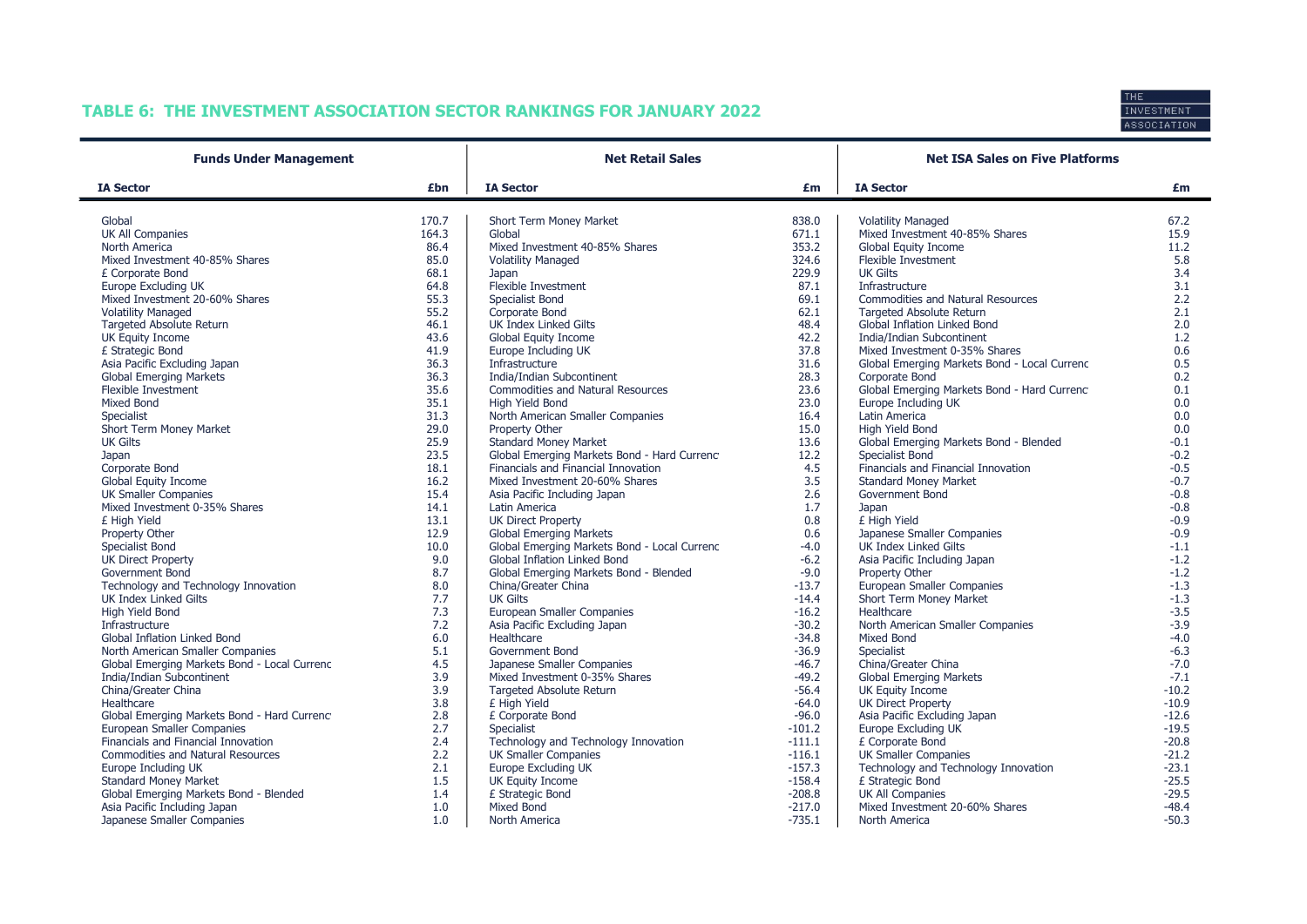| Latin America | U.S     | UK All Companies | 1,350.6  | Global       | ے.⊥כ−    |
|---------------|---------|------------------|----------|--------------|----------|
| <b>Total</b>  | 1,326.9 | <b>Total</b>     | $-692.5$ | <b>Total</b> | $-250.3$ |

Notes:

(1) All sales and repurchases of funds of funds are included. To avoid double counting, transactions between funds of funds and their underlying funds are excluded.<br>(2) Net ISA sales on five platforms relate to the five fu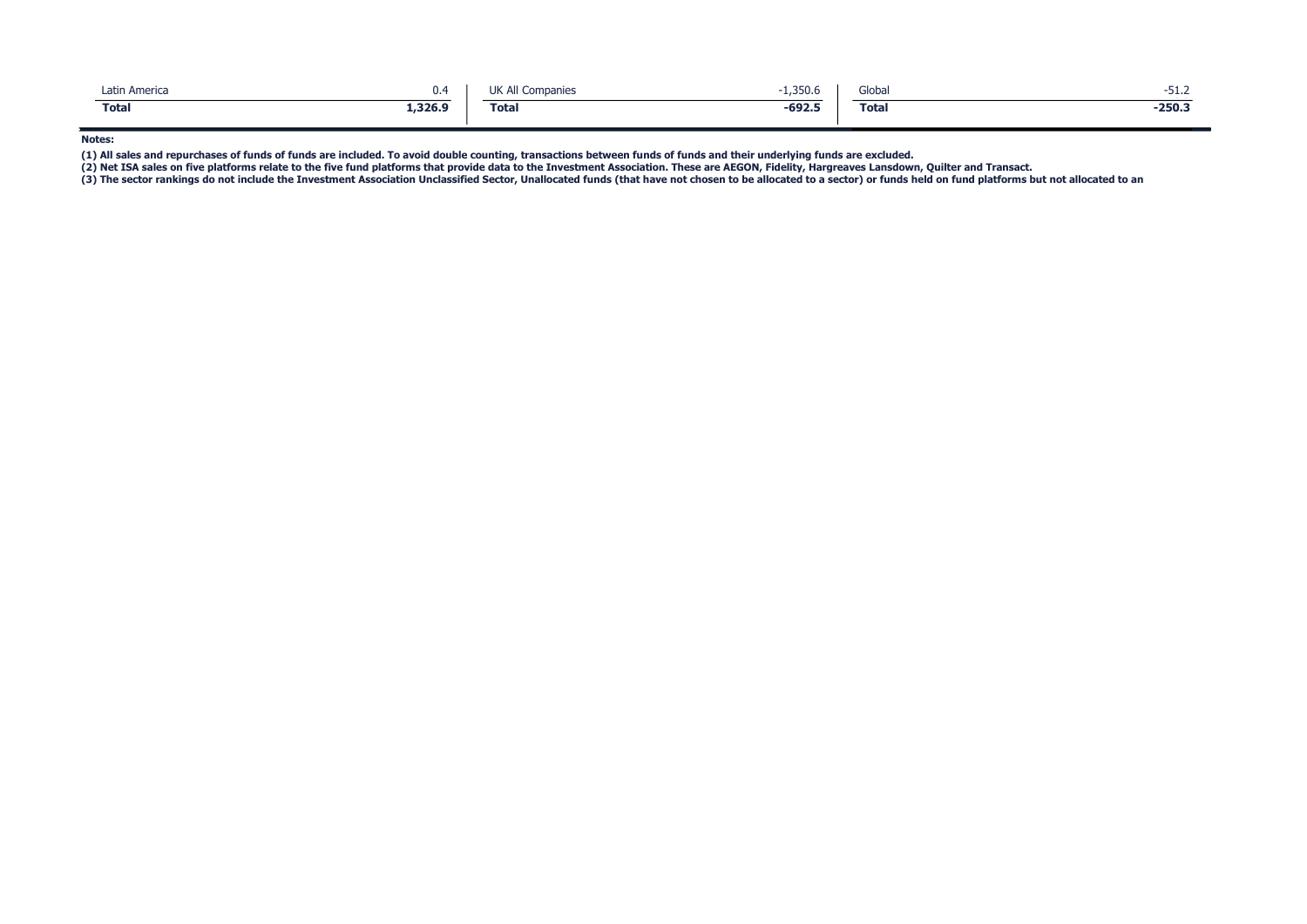#### TABLE 7: NET RETAIL SALES BY THE INVESTMENT ASSOCIATION SECTORS



|                                                                 | <b>Net Retail Sales £m</b> |                    |                       |                             |                      |                   |                             |                      |                               |                               |                               |                               |                    |
|-----------------------------------------------------------------|----------------------------|--------------------|-----------------------|-----------------------------|----------------------|-------------------|-----------------------------|----------------------|-------------------------------|-------------------------------|-------------------------------|-------------------------------|--------------------|
| <b>IA Sector</b>                                                | $Jan-21$                   | Feb-21             | <b>Mar-21</b>         | Apr-21                      | <b>May-21</b>        | Jun-21            | Jul-21                      | Aug-21               | $Sep-21$                      | Oct-21                        | <b>Nov-21</b>                 | <b>Dec-21</b>                 | <b>Jan-22</b>      |
| Asia Pacific Excluding Japan                                    | 156                        | 510                | -93                   | 210                         | 86                   | 79                | 80                          | $-13$                | $-96$                         | 167                           | $-171$                        | 24                            | $-30$              |
| Asia Pacific Including Japan<br>China/Greater China             | $-1$<br>10 <sup>q</sup>    | 9<br>120           | $-1$<br>-6            | $\mathbf 0$<br>35           | $-2$<br>-26          | $-12$<br>5        | $-7$<br>-16                 | $-8$<br>$-39$        | $-11$<br>-34                  | $-4$<br>$\mathbf{q}$          | $-4$<br>$-6$                  | $-4$<br>$-80$                 | 3<br>-14           |
| Europe Excluding UK                                             | $-180$                     | -192               | $-365$                | $-85$                       | 97                   | 212               | 66                          | 61                   | 27                            | 36                            | $-67$                         | 117                           | $-157$             |
| Europe Including UK<br>European Smaller Companies               | O<br>-9                    | $-7$<br>$-28$      | $-75$<br>20           | $-5$<br>17                  | -1<br>$\overline{4}$ | 20<br>15          | 1<br>26                     | 12<br>$-17$          | $-10$<br>37                   | 6<br>$-17$                    | 3<br>$-34$                    | 5<br>5                        | 38<br>$-16$        |
| Financials and Financial Innovation                             | $\theta$<br>823            | $\Omega$           | $\Omega$              | $\Omega$                    | $\Omega$<br>448      | $\Omega$          | $\Omega$                    | $\Omega$<br>837      | 74                            | $-20$<br>736                  | $-1$                          | $-34$                         | 4                  |
| Global<br><b>Global Emerging Markets</b>                        | 83                         | 1,204<br>$-42$     | 1,672<br>298          | 1,781<br>142                | 378                  | 1,096<br>83       | 862<br>139                  | 155                  | 961<br>20                     | $-100$                        | 766<br>146                    | 832<br>24                     | 671<br>-1          |
| Global Equity Income<br>Healthcare                              | $-101$<br>$\mathbf{0}$     | $-22$<br>$\pmb{0}$ | 78<br>$\Omega$        | $-60$<br>$\Omega$           | 159<br>$\Omega$      | 14<br>$\mathbf 0$ | 60<br>$\mathbf 0$           | $-53$<br>0           | -16<br>47                     | $-119$<br>4                   | $-33$<br>12                   | 92<br>32                      | 42<br>$-35$        |
| India/Indian Subcontinent                                       | $\Omega$                   | $\Omega$           | $\Omega$              | $\Omega$                    | $\Omega$             | $\Omega$          | $\mathbf 0$                 | $\Omega$             | $\mathbf{q}$                  | 26                            | -9                            | $-1$                          | 28                 |
| Japan<br>Japanese Smaller Companies                             | 29<br>43                   | $-59$<br>$-16$     | $-110$<br>24          | 148<br>13                   | 108<br>$-35$         | 111<br>$-4$       | -4<br>9                     | 79<br>$\overline{2}$ | -58<br>$-4$                   | $-4$<br>$-4$                  | 87<br>-5                      | 74<br>$\overline{4}$          | 230<br>$-47$       |
| Latin America                                                   | 0                          | $\mathbf 0$        | 0                     | $\mathbf 0$                 | $\mathbf 0$          | $\theta$          | $\mathbf 0$                 | 0                    | $\mathbf{1}$                  | $-43$                         | $-16$                         | -6                            | $\overline{2}$     |
| North America<br>North American Smaller Companies               | $-246$<br>74               | $-356$<br>252      | $-1.090$<br>66        | $-59$<br>82                 | 114<br>92            | 143<br>41         | $-57$<br>76                 | 91<br>32             | 79<br>47                      | $-214$<br>38                  | $-427$<br>49                  | 292<br>17                     | $-735$<br>16       |
| Specialist                                                      | -7                         | -4                 | -60                   | 106                         | -109                 | $-112$            | 67                          | 56                   | $-70$                         | 114                           | $-132$                        | 113                           | $-77$              |
| Technology and Technology Innovation<br><b>UK All Companies</b> | $-36$<br>$-319$            | $-158$<br>$-509$   | $-48$<br>472          | 89<br>$-62$                 | $-137$<br>$-324$     | 13<br>159         | 30<br>307                   | 43<br>$-354$         | 78<br>$-341$                  | $-9$<br>$-318$                | 113<br>$-542$                 | $-781$                        | $-111$<br>$-1,351$ |
| UK Equity Income                                                | -399                       | $-661$             | $-575$                | $-128$                      | $-375$               | $-232$            | $-44$                       | $-177$               | $-231$                        | $-233$                        | $-134$                        | $-92$                         | $-158$             |
| <b>UK Smaller Companies</b><br>Unallocated                      | 33<br>741                  | 142<br>350         | 217<br>786            | 239<br>547                  | 124<br>492           | $-a$<br>652       | $-4$<br>536                 | 87<br>543            | $-12$<br>518                  | $-94$<br>527                  | $-77$<br>1,453                | $-27$<br>427                  | $-116$<br>494      |
| <b>Unclassified Sector</b>                                      | 11                         | $-293$             |                       | $-54$                       | $-16$                | $\Omega$          | $-442$                      | $-29$                | $-18$                         | $-166$                        |                               | 16                            | $-1$               |
| <b>Equity</b>                                                   | 807                        | 239                | 1,216                 | 2,955                       | 1,079                | 2,274             | 1,685                       | 1,308                | 996                           | 317                           | 971                           | 1,051                         | $-1,319$           |
| £ Corporate Bond                                                | 268                        | 155                | $-1,470$              | 24                          | 310                  | $-25$             | 204                         | $-105$               | $-329$                        | 24                            | 194                           | $-114$                        | $-96$              |
| £ High Yield                                                    | 165                        | $-97$              | 33                    | 24                          | 37                   | 69                | 209                         | 3                    | 28                            | $-23$                         | $-27$                         | 10                            | $-64$              |
| £ Strategic Bond<br>Corporate Bond                              | 173<br>$\Omega$            | 241<br>$\Omega$    | 264<br>$\Omega$       | 230<br>$-263$               | $-137$<br>51         | $-199$<br>144     | 16<br>$-205$                | 68<br>40             | 237<br>58                     | 125<br>132                    | 28<br>94                      | 25<br>21                      | $-209$<br>62       |
| <b>Global Bonds</b>                                             | 649                        | $-991$             | $-524$                | $\Omega$                    | $\mathbf 0$          | $\mathbf 0$       | 0                           | $\mathbf 0$          | $\mathbf 0$                   | $^{\circ}$                    | $\mathbf 0$                   | $\Omega$                      | $\mathbf 0$        |
| Global Emerging Markets Bond - Blended                          | 29                         | 17                 | 35                    | 12                          | 13                   | $-24$             | $-4$                        | $-16$                | $-5$                          | $-9$                          | 38                            | $-259$                        | $-9$               |
| Global Emerging Markets Bond - Hard Currer                      | 50                         | $-111$             | $-33$                 | 3                           | 30                   | -1                | 27                          | $-24$                | $-83$                         | $-10$                         | $-1$                          | 6                             | 12                 |
| Global Emerging Markets Bond - Local Currer                     | 321                        | $-9$               | $-232$                | $-188$                      | 14                   | 11                | $-133$                      | 32                   | 15                            | 36                            | 108                           | 53                            | $-4$               |
| Global Inflation Linked Bond<br><b>Government Bond</b>          | $\theta$<br>0              | 0<br>$\Omega$      | 0<br>$\Omega$         | 94<br>244                   | 112<br>22            | 219<br>26         | 41<br>125                   | 53<br>19             | 67<br>17                      | 20<br>27                      | $-44$<br>$-10$                | 74<br>49                      | -6<br>$-37$        |
| High Yield Bond                                                 | $\Omega$                   | $\Omega$           | 0                     | $-237$                      | $-55$                | $\mathbf 0$       | 69                          | 93                   | $-7$                          | 29                            | 144                           | 42                            | 23                 |
| Mixed Bond                                                      | $\mathbf 0$                | $\mathbf 0$        | $\mathbf 0$           | 88                          | $-53$                | 144               | 192                         | $\overline{0}$       | 202                           | 107                           | $-356$                        | 54                            | $-217$             |
| Specialist                                                      | 32                         | $-25$              | 31                    | 18                          | 6                    | 26                | $-50$                       | $-3$                 | $-4$                          | $-2$                          | $-1$                          | $-73$                         | $-3$               |
| <b>Specialist Bond</b><br><b>UK Gilts</b>                       | $\mathbf{0}$<br>15         | $\mathbf 0$<br>189 | $\mathbf 0$<br>73     | 120<br>256                  | 155<br>13            | $-76$<br>136      | 153<br>$-55$                | 53<br>28             | $-175$<br>$-25$               | $-34$<br>86                   | $-141$<br>119                 | $-28$<br>$-145$               | 69<br>$-14$        |
| <b>UK Index Linked Gilts</b>                                    | 59                         | 121                | 30                    | 87                          | 50                   | $-9$              | 24                          | $-25$                | 37                            | 30                            | 7                             | 77                            | 48                 |
| Unallocated                                                     | 508                        | 1,900              | 2,804                 | 772                         | 123                  | 424               | 373                         | 299                  | 541                           | 58                            | 473                           | 392                           | 270                |
| <b>Unclassified Sector</b>                                      | 23                         | 2                  | 26                    | $-3$                        | 280                  | 126               | 37                          | 64                   | 58                            | 34                            | $-98$                         | $-31$                         | 98                 |
| <b>Fixed Income</b>                                             | 2,292                      | 1,390              | 1,038                 | 1,279                       | 971                  | 992               | 1,022                       | 581                  | 630                           | 632                           | 528                           | 153                           | -76                |
| Short Term Money Market                                         | $-734$                     | $-500$             | $-338$                | 10                          | $-86$                | $-389$            | 416                         | 625                  | 502                           | $-296$                        | 122                           | 557                           | 838                |
| <b>Standard Money Market</b>                                    | 3                          | $-7$               | -6                    | -8                          | $-38$                | $-42$             | $\overline{7}$              | 51                   | $\overline{2}$                | $-13$                         | $-1$                          | $-30$                         | 14                 |
| Unallocated<br><b>Unclassified Sector</b>                       | 16<br>$-178$               | 16<br>6            | 88<br>-60             | $-25$<br>121                | $-36$<br>186         | 17<br>46          | 103<br>$-20$                | 875<br>37            | $-22$<br>129                  | $-188$<br>61                  | $-33$<br>14                   | $-133$<br>179                 | $-72$<br>40        |
| <b>Money Markets</b>                                            | $-893$                     | -486               | $-317$                | 98                          | 25                   | -367              | 506                         | 1,587                | 610                           | $-437$                        | 102                           | 572                           | 820                |
| <b>Flexible Investment</b>                                      | $-48$                      | $-106$             | 49                    | 52                          | 29                   | 58                | 25                          | 62                   | 135                           | 136                           | 6                             | 217                           | 87                 |
| Mixed Investment 0-35% Shares                                   | 73                         | 30                 | 55                    | 21                          | 30                   | 49                | 52                          | $-2$                 | $-12$                         | $-35$                         | $-15$                         | $-64$                         | $-49$              |
| Mixed Investment 20-60% Shares                                  | $-18$                      | $-79$              | 234                   | 270                         | 203                  | 85                | 137                         | 101                  | 103                           | 150                           | 68                            | $-458$                        | 3                  |
| Mixed Investment 40-85% Shares<br>Specialist                    | 445<br>$-12$               | 468<br>$-12$       | 1.028<br>3            | 937<br>4                    | 692<br>$\Omega$      | 911<br>8          | 649<br>20                   | 648<br>14            | 53<br>$\overline{4}$          | 412<br>$-30$                  | 484<br>$\mathsf{q}$           | 366<br>16                     | 353<br>$-24$       |
| UK Equity and Bond Income                                       | $-6$                       | $\overline{1}$     | $-11$                 | $\Omega$                    | $\Omega$             | $\mathbf{0}$      | $\Omega$                    | $\Omega$             | $\Omega$                      | $\Omega$                      | $\Omega$                      | $\Omega$                      | $\mathbf 0$        |
| Unallocated                                                     | 358                        | 643                | 513                   | 489                         | 250                  | 29                | 14                          | 25                   | 17                            | 18                            | $-2$                          | 46                            | 3                  |
| <b>Unclassified Sector</b>                                      | $-72$                      | $-106$             | 37                    | $-276$                      | 33                   | $-203$            | $-8$                        | 63                   | 65                            | $-47$                         | $-161$                        | $-45$                         | $-38$              |
| <b>Mixed Asset</b>                                              | 719                        | 838                | 1,908                 | 1,497                       | 1,236                | 937               | 890                         | 910                  | 365                           | 602                           | 388                           | 79                            | 335                |
| Property Other                                                  | 174                        | 78                 | $-12$                 | $-16$                       | 3                    | 5                 | 51                          | 33                   | 93                            | 35                            | 14                            | 55                            | 15                 |
| <b>UK Direct Property</b>                                       | $-87$                      | $-176$             | $-81$                 | $-22$                       | $-202$               | $-28$             | $-42$                       | $-28$                | $-10$                         | $-22$                         | $-29$                         | $\overline{4}$                | $\mathbf{1}$       |
| Unallocated<br><b>Unclassified Sector</b>                       | 32<br>$\mathbf 0$          | -6<br>$\mathbf 0$  | 6<br>$-68$            | $\mathbf 0$<br>$\mathbf{0}$ | 16<br>$\mathbf 0$    | 5<br>$\mathbf{0}$ | $\mathbf 0$<br>$\mathbf{0}$ | 18<br>$\mathbf{0}$   | $\overline{7}$<br>$\mathbf 0$ | $\overline{4}$<br>$\mathbf 0$ | $\overline{7}$<br>$\mathbf 0$ | $\overline{4}$<br>$\mathbf 0$ | $-10$<br>$-18$     |
| <b>Property</b>                                                 | 119                        | $-104$             | $-155$                | $-38$                       | $-184$               | $-18$             | 8                           | 23                   | 90                            | 17                            | -8                            | 62                            | $-12$              |
| Commodities and Natural Resources                               | $\mathbf 0$                | 0                  | 0                     | $\pmb{0}$                   | 0                    | $\pmb{0}$         | $\pmb{0}$                   | $\pmb{0}$            | 6                             | 75                            | 21                            | $-10$                         | 24                 |
| Infrastructure                                                  | 0                          | 0                  | 0                     | $\mathbf 0$                 | $\pmb{0}$            | $\mathbf 0$       | $\mathbf 0$                 | $\mathbf 0$          | $-12$                         | 44                            | 42                            | 52                            | 32                 |
| Specialist                                                      | 73                         | 49                 | 43                    | 23                          | 25                   | 166               | 152                         | 95                   | 46                            | 75                            | 23                            | $-11$                         | 3                  |
| <b>Targeted Absolute Return</b>                                 | $-174$                     | $-143$             | 201                   | $-76$                       | $-13$                | $-57$             | $-56$                       | 189                  | $-105$                        | 29                            | 98                            | $-110$                        | $-56$              |
| Unallocated                                                     | 50                         | 165                | 138                   | $-60$                       | 40                   | 45                | 149                         | 224                  | $-591$                        | 122                           | 21                            | 61                            | $-716$             |
| <b>Unclassified Sector</b><br><b>Volatility Managed</b>         | 21<br>310                  | 6<br>337           | $\overline{4}$<br>483 | 6<br>517                    | $-7$<br>394          | 9<br>363          | $\mathbf 0$<br>509          | $\mathbf 0$<br>403   | $-1$<br>398                   | $\pmb{0}$<br>387              | $\pmb{0}$<br>350              | $\mathbf 0$<br>354            | $-1$<br>325        |
| <b>Others</b>                                                   | 280                        | 413                | 868                   | 410                         | 439                  | 526               | 754                         | 911                  | $-261$                        | 732                           | 555                           | 335                           | -390               |

Notes:<br>(1) All sales and repurchases of funds of funds are included. To avoid double counting, transactions between funds of funds and their underlying funds are excluded.

(2) The Specialist and Unclassified Sectors are split across asset classes and so have multiple entries in the above table.<br>(3) Unallocated funds have been grouped by asset class and included in the above table to provide

7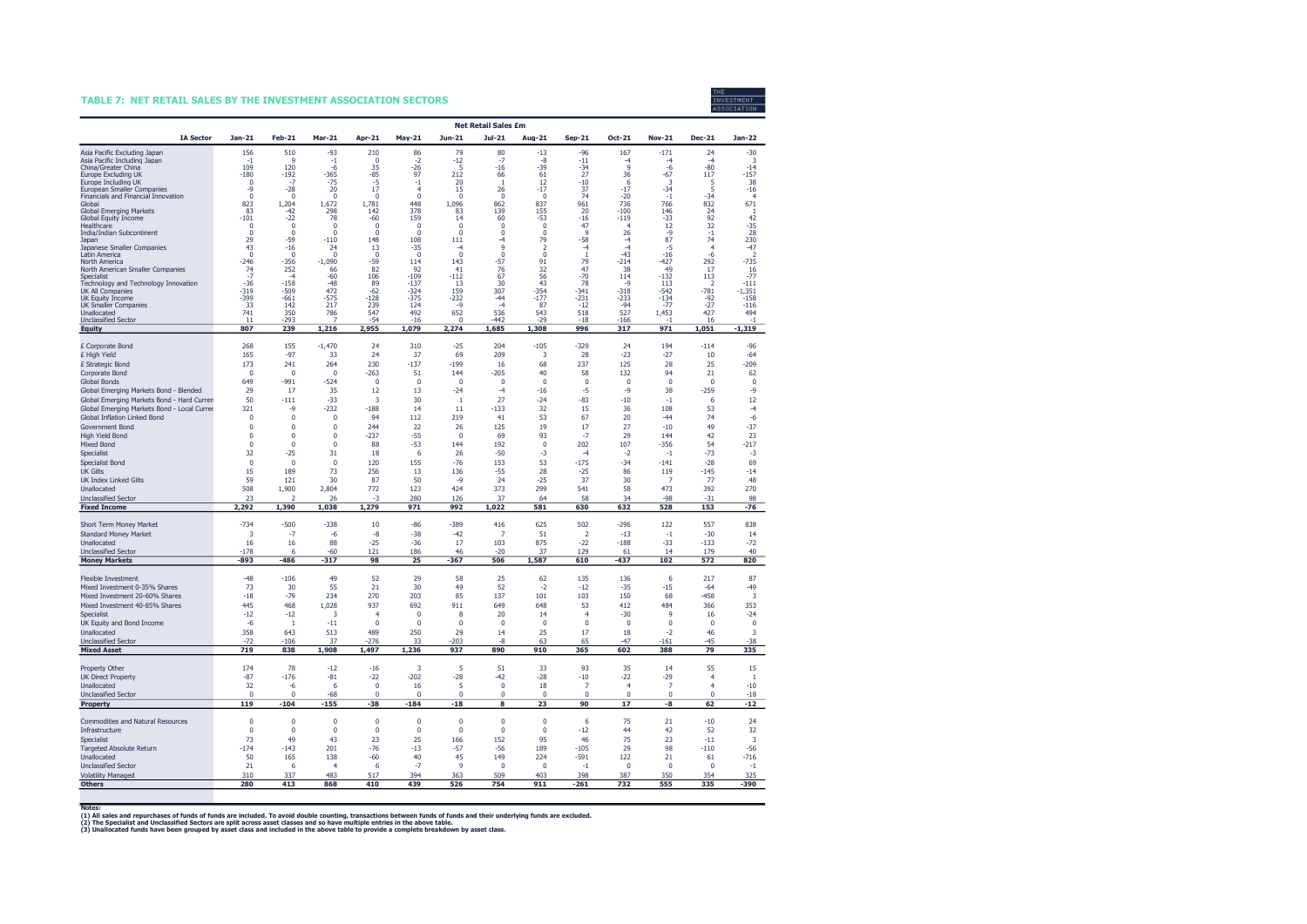# TABLE 8: BEST AND WORST SELLING THE INVESTMENT ASSOCIATION SECTORS



|                                                                              |                                                                                                                                  | <b>Net Retail Sales</b>                                                                                                                                                                           |                                                                                                                                                                                                                                                                |                                                                                                                                                                                                                                                                                                                             | <b>Net Institutional Sales</b>                                                                                                                                                                                                          |
|------------------------------------------------------------------------------|----------------------------------------------------------------------------------------------------------------------------------|---------------------------------------------------------------------------------------------------------------------------------------------------------------------------------------------------|----------------------------------------------------------------------------------------------------------------------------------------------------------------------------------------------------------------------------------------------------------------|-----------------------------------------------------------------------------------------------------------------------------------------------------------------------------------------------------------------------------------------------------------------------------------------------------------------------------|-----------------------------------------------------------------------------------------------------------------------------------------------------------------------------------------------------------------------------------------|
|                                                                              |                                                                                                                                  | <b>Best</b>                                                                                                                                                                                       | <b>Worst</b>                                                                                                                                                                                                                                                   | <b>Best</b>                                                                                                                                                                                                                                                                                                                 | <b>Worst</b>                                                                                                                                                                                                                            |
| 2012<br>2013<br>2014<br>2015<br>2016<br>2017<br>2018<br>2019<br>2020<br>2021 |                                                                                                                                  | £ Corporate Bond<br>Mixed Investment 20-60% Shares<br>UK Equity Income<br>Targeted Absolute Return<br><b>Targeted Absolute Return</b><br>£ Strategic Bond<br>Global<br>Global<br>Global<br>Global | <b>UK All Companies</b><br>£ Corporate Bond<br><b>UK All Companies</b><br><b>UK All Companies</b><br><b>UK All Companies</b><br><b>UK All Companies</b><br><b>UK All Companies</b><br>Targeted Absolute Return<br>Targeted Absolute Return<br>UK Equity Income | <b>UK All Companies</b><br><b>Targeted Absolute Return</b><br><b>Targeted Absolute Return</b><br><b>Targeted Absolute Return</b><br><b>Targeted Absolute Return</b><br><b>Targeted Absolute Return</b><br><b>Volatility Managed</b><br>Short Term Money Market<br>Short Term Money Market<br><b>Global Emerging Markets</b> | Global<br><b>UK All Companies</b><br>£ Corporate Bond<br><b>UK Gilts</b><br><b>UK All Companies</b><br>Global<br>Mixed Investment 40-85% Shares<br>Targeted Absolute Return<br>Targeted Absolute Return<br>Targeted Absolute Return     |
| 2020<br>2021                                                                 | Q <sub>1</sub><br>Q <sub>2</sub><br>Q <sub>3</sub><br>Q <sub>4</sub><br>Q1<br>Q <sub>2</sub><br>Q <sub>3</sub><br>Q <sub>4</sub> | Short Term Money Market<br>Global<br><b>Global Bonds</b><br>Global<br>Global<br>Global<br>Global<br>Global                                                                                        | Targeted Absolute Return<br>Targeted Absolute Return<br>Short Term Money Market<br>UK Equity Income<br>North America<br>UK Equity Income<br>UK Equity Income<br><b>UK All Companies</b>                                                                        | <b>UK All Companies</b><br><b>UK All Companies</b><br>Global Bonds<br>Short Term Money Market<br><b>Global Bonds</b><br><b>Global Emerging Markets</b><br><b>Global Emerging Markets</b><br>Short Term Money Market                                                                                                         | Targeted Absolute Return<br>Targeted Absolute Return<br>Targeted Absolute Return<br><b>UK All Companies</b><br>Short Term Money Market<br>Targeted Absolute Return<br><b>Targeted Absolute Return</b><br>Mixed Investment 40-85% Shares |
| 2021<br><b>01</b><br><b>Q2</b>                                               | Jan<br>Feb<br>Mar<br>Apr<br>May<br>Jun<br>Jul                                                                                    | Global<br>Global<br>Global<br>Global<br>Mixed Investment 40-85% Shares<br>Global<br>Global                                                                                                        | Short Term Money Market<br>Global Bonds<br>£ Corporate Bond<br>Corporate Bond<br>UK Equity Income<br>Short Term Money Market<br>Corporate Bond                                                                                                                 | <b>Global Bonds</b><br>North America<br><b>Global Emerging Markets</b><br><b>Global Emerging Markets</b><br>Asia Pacific Excluding Japan<br>Short Term Money Market<br>Short Term Money Market                                                                                                                              | Short Term Money Market<br>Short Term Money Market<br>Targeted Absolute Return<br>Short Term Money Market<br>Targeted Absolute Return<br>Targeted Absolute Return<br><b>UK All Companies</b>                                            |
| 03<br>Q <sub>4</sub><br>2022                                                 | Aug<br><b>Sep</b><br>Oct<br><b>Nov</b><br><b>Dec</b><br><b>Jan</b>                                                               | Global<br>Global<br>Global<br>Global<br>Global<br>Short Term Money Market                                                                                                                         | <b>UK All Companies</b><br><b>UK All Companies</b><br><b>UK All Companies</b><br><b>UK All Companies</b><br><b>UK All Companies</b><br><b>UK All Companies</b>                                                                                                 | <b>Mixed Bond</b><br><b>Global Emerging Markets</b><br>Short Term Money Market<br>Short Term Money Market<br><b>Global Emerging Markets</b><br>£ Corporate Bond                                                                                                                                                             | Targeted Absolute Return<br>Short Term Money Market<br>Mixed Investment 40-85% Shares<br>North America<br>Short Term Money Market<br><b>Targeted Absolute Return</b>                                                                    |

Notes:

(1) All sales and repurchases of funds of funds are included. To avoid double counting, transactions between funds of funds and their underlying funds are excluded.<br>(2) The sector rankings do not include the 'Unclassified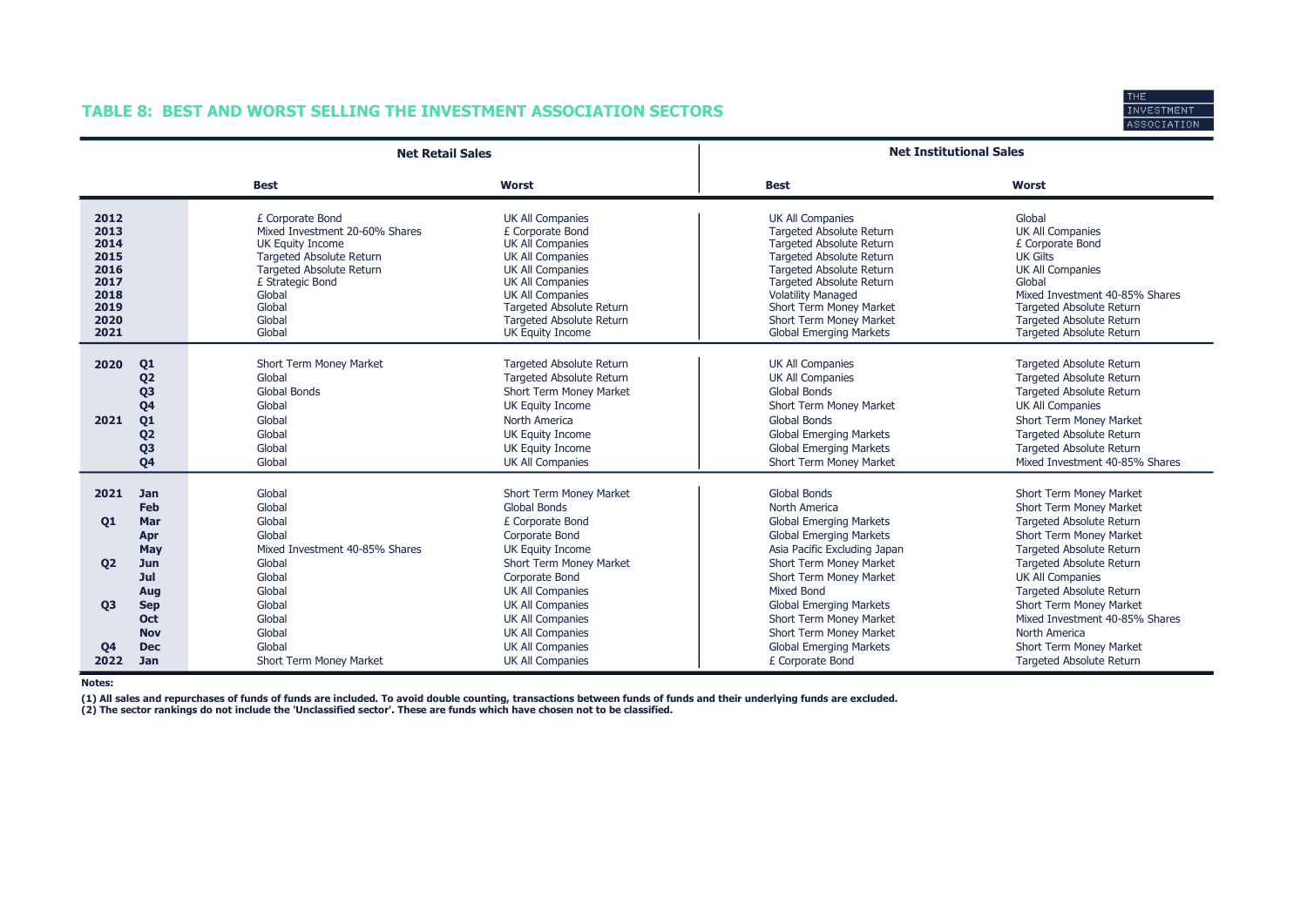### TABLE 9: GROSS RETAIL SALES BY DISTRIBUTION CHANNEL



|                |                                  | <b>Gross Retail Sales £m</b> |                    |                  |              |                               |              |                                          |                        |                      |              |                  |              |                                          |              |                       |              |
|----------------|----------------------------------|------------------------------|--------------------|------------------|--------------|-------------------------------|--------------|------------------------------------------|------------------------|----------------------|--------------|------------------|--------------|------------------------------------------|--------------|-----------------------|--------------|
|                |                                  |                              |                    |                  | $%$ of       | <b>Execution</b>              | $%$ of       |                                          |                        | <b>Discretionary</b> | $%$ of       | <b>UK fund</b>   | $%$ of       | <b>Other UK</b><br><b>Intermediaries</b> | $%$ of       | <b>Non-UK</b>         | $%$ of       |
|                |                                  |                              | <b>Total</b>       | <b>Direct</b>    | <b>Total</b> | only<br><b>Intermediaries</b> | <b>Total</b> | <b>Trustees and</b><br><b>Custodians</b> | $%$ of<br><b>Total</b> | <b>Manager</b>       | <b>Total</b> | platforms        | <b>Total</b> | including IFAs                           | <b>Total</b> | <b>Intermediaries</b> | <b>Total</b> |
|                |                                  |                              |                    |                  |              |                               |              |                                          |                        |                      |              |                  |              |                                          |              |                       |              |
| 2012           |                                  |                              | 124,756            | 22,090           | 17.7         | 438                           | 0.4          | 3,695                                    | 3.0                    | 15,452               | 12.4         | 48,028           | 38.5         | 27,729                                   | 22.2         | 7,324                 | 5.9          |
| 2013           |                                  |                              | 155,804            | 21,545           | 13.8         | 552<br>839                    | 0.4          | 4,391                                    | 2.8                    | 22,461               | 14.4         | 67,492           | 43.3         | 30,084                                   | 19.3         | 9,278                 | 6.0          |
| 2014<br>2015   |                                  |                              | 171,153<br>180,397 | 19,492<br>20,699 | 11.4<br>11.5 | 1,085                         | 0.5<br>0.6   | 4,634<br>3,899                           | 2.7<br>2.2             | 19,513<br>19,357     | 11.4<br>10.7 | 85,814<br>81,671 | 50.1<br>45.3 | 31,633<br>43,558                         | 18.5<br>24.1 | 9,230<br>10,128       | 5.4<br>5.6   |
| 2016           |                                  |                              | 188,053            | 17,991           | 9.6          | 1,080                         | 0.6          | 3,897                                    | 2.1                    | 23,417               | 12.5         | 87,286           | 46.4         | 44,266                                   | 23.5         | 10,118                | 5.4          |
| 2017           |                                  |                              | 246,763            | 18,017           | 7.3          | 1,058                         | 0.4          | 6,024                                    | 2.4                    | 30,777               | 12.5         | 107,744          | 43.7         | 66,522                                   | 27.0         | 16,621                | 6.7          |
| 2018           |                                  |                              | 242,339            | 20,090           | 8.3          | 1,316                         | 0.5          | 6,734                                    | 2.8                    | 28,029               | 11.6         | 107,989          | 44.6         | 60,328                                   | 24.9         | 17,852                | 7.4          |
| 2019           |                                  |                              | 257,369            | 18,481           | 7.2          | 964                           | 0.4          |                                          | 0.0                    | 23,010               | 8.9          | 126,604          | 49.2         | 68,591                                   | 26.7         | 19,719                | 7.7          |
| 2020           |                                  |                              | 318,619            | 20,791           | 6.5          | 1,219                         | 0.4          | $\sim$                                   | 0.0                    | 27,620               | 8.7          | 152,213          | 47.8         | 86,194                                   | 27.1         | 30,582                | 9.6          |
| 2021           |                                  |                              | 344,409            | 16,974           | 4.9          | 1,797                         | 0.5          | $\sim$                                   | 0.0                    | 27,059               | 7.9          | 171,355          | 49.8         | 87,329                                   | 25.4         | 39,896                | 11.6         |
|                |                                  |                              |                    |                  |              |                               |              |                                          |                        |                      |              |                  |              |                                          |              |                       |              |
| 2020           | Q <sub>1</sub>                   |                              | 83,504<br>77,297   | 6,315<br>5,120   | 7.6<br>6.6   | 348<br>356                    | 0.4<br>0.5   | ٠<br>٠                                   | 0.0<br>0.0             | 6,212<br>7,380       | 7.4<br>9.5   | 38,637<br>37,244 | 46.3<br>48.2 | 24,220<br>19,888                         | 29.0<br>25.7 | 7,771<br>7,310        | 9.3<br>9.5   |
|                | Q <sub>2</sub>                   |                              | 68,266             | 3,826            | 5.6          | 252                           | 0.4          |                                          | 0.0                    | 6,270                | 9.2          | 32,797           | 48.0         | 17,782                                   | 26.0         | 7,340                 | 10.8         |
|                | Q <sub>3</sub><br>Q <sub>4</sub> |                              | 89,552             | 5,530            | 6.2          | 264                           | 0.3          |                                          | 0.0                    | 7,758                | 8.7          | 43,535           | 48.6         | 24,304                                   | 27.1         | 8,161                 | 9.1          |
| 2021           | Q <sub>1</sub>                   |                              | 99,232             | 6,009            | 6.1          | 400                           | 0.4          | $\sim$                                   | 0.0                    | 8,374                | 8.4          | 47,270           | 47.6         | 24,016                                   | 24.2         | 13,163                | 13.3         |
|                | Q <sub>2</sub>                   |                              | 91,215             | 4,901            | 5.4          | 502                           | 0.6          | $\sim$                                   | 0.0                    | 6,342                | 7.0          | 46,095           | 50.5         | 22,538                                   | 24.7         | 10,837                | 11.9         |
|                | Q <sub>3</sub>                   |                              | 76,640             | 2,851            | 3.7          | 460                           | 0.6          |                                          | 0.0                    | 6,521                | 8.5          | 38,562           | 50.3         | 20,420                                   | 26.6         | 7,826                 | 10.2         |
|                | Q <sub>4</sub>                   |                              | 77,322             | 3,212            | 4.2          | 435                           | 0.6          | $\overline{\phantom{a}}$                 | 0.0                    | 5,821                | 7.5          | 39,429           | 51.0         | 20,355                                   | 26.3         | 8,069                 | 10.4         |
| 2021           | <b>Jan</b>                       |                              | 27,493             | 1,897            | 6.9          | 115                           | 0.4          | $\sim$                                   | 0.0                    | 2,239                | 8.1          |                  |              | 7,627                                    | 27.7         | 2,704                 | 9.8          |
|                | Feb                              |                              | 31,555             | 1,826            | 5.8          | 124                           | 0.4          | ٠                                        | 0.0                    | 2,731                | 8.7          | 12,910<br>15,195 | 47.0<br>48.2 | 6,966                                    | 22.1         | 4,713                 | 14.9         |
| 01             | Mar                              |                              | 40,184             | 2,286            | 5.7          | 161                           | 0.4          | ٠                                        | 0.0                    | 3,404                | 8.5          | 19,165           | 47.7         | 9,423                                    | 23.5         | 5,745                 | 14.3         |
|                | Apr                              |                              | 34,265             | 2,162            | 6.3          | 250                           | 0.7          | $\sim$                                   | 0.0                    | 2,273                | 6.6          | 17,190           | 50.2         | 8,018                                    | 23.4         | 4,372                 | 12.8         |
|                | May                              |                              | 28,647             | 1,597            | 5.6          | 148                           | 0.5          | $\sim$                                   | 0.0                    | 2,265                | 7.9          | 14,448           | 50.4         | 7,184                                    | 25.1         | 3,004                 | 10.5         |
| <b>Q2</b>      | Jun                              |                              | 28,303             | 1,142            | 4.0          | 104                           | 0.4          |                                          | 0.0                    | 1,804                | 6.4          | 14,457           | 51.1         | 7,336                                    | 25.9         | 3,460                 | 12.2         |
|                | Jul                              |                              | 26,106             | 791              | 3.0          | 156                           | 0.6          | ٠                                        | 0.0                    | 1,960                | 7.5          | 13,776           | 52.8         | 6,622                                    | 25.4         | 2,801                 | 10.7         |
|                | Aug                              |                              | 23,843             | 1,018            | 4.3          | 130                           | 0.5          | ٠                                        | 0.0                    | 1,914                | 8.0          | 11,567           | 48.5         | 6,673                                    | 28.0         | 2,541                 | 10.7         |
| <b>Q3</b>      | <b>Sep</b>                       |                              | 26,691             | 1,042            | 3.9          | 174                           | 0.7          | ٠                                        | 0.0                    | 2,647                | 9.9          | 13,218           | 49.5         | 7,126                                    | 26.7         | 2,485                 | 9.3          |
|                | <b>Oct</b>                       |                              | 24,150             | 838              | 3.5          | 167                           | 0.7          | $\sim$                                   | 0.0                    | 1,588                | 6.6          | 13,055           | 54.1         | 5,998                                    | 24.8         | 2,505                 | 10.4         |
|                | <b>Nov</b>                       |                              | 29,440             | 1,483            | 5.0          | 161                           | 0.5          | $\sim$                                   | 0.0                    | 2,174                | 7.4          | 14,381           | 48.8         | 8,281                                    | 28.1         | 2,960                 | 10.1         |
| Q <sub>4</sub> | <b>Dec</b>                       |                              | 23,732             | 891              | 3.8          | 107                           | 0.5          |                                          | 0.0                    | 2,060                | 8.7          | 11,993           | 50.5         | 6,076                                    | 25.6         | 2,605                 | 11.0         |
| 2022           | Jan                              |                              | 24,075             | 815              | 3.4          | 201                           | 0.8          |                                          | 0.0                    | 1,793                | 7.4          | 11,348           | 47.1         | 7,639                                    | 31.7         | 2,278                 | 9.5          |

Notes:

(1) Direct includes sales through a sales force or tied agents and private client sales of own funds.<br>(2) Transactions made through insurance companies (whether in-house or third party) are not included here as they are co

(3) All sales and repurchases of funds of funds are included. To avoid double counting, transactions between funds of funds and their underlying funds are excluded.<br>(4) Sales and re-purchases reported here differ from thos between platforms and fund companies.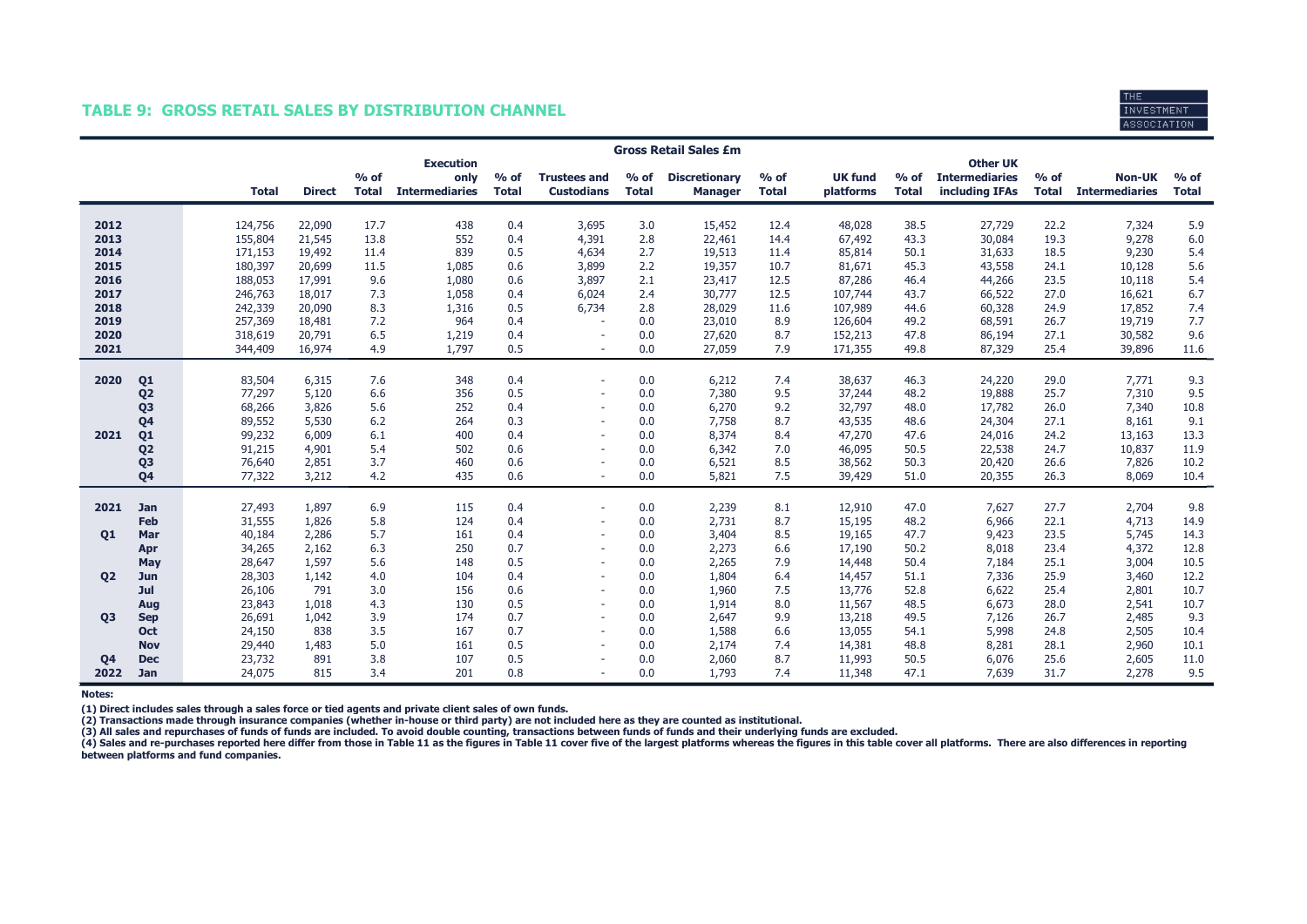# TABLE 10: NET RETAIL SALES BY DISTRIBUTION CHANNEL



|                |                | <b>Net Retail Sales £m</b> |               |                                         |                                          |                                        |                             |                                                            |                                        |  |  |
|----------------|----------------|----------------------------|---------------|-----------------------------------------|------------------------------------------|----------------------------------------|-----------------------------|------------------------------------------------------------|----------------------------------------|--|--|
|                |                | <b>Total</b>               | <b>Direct</b> | <b>Execution only</b><br>intermediaries | <b>Trustees and</b><br><b>Custodians</b> | <b>Discretionary</b><br><b>Manager</b> | <b>UK fund</b><br>platforms | <b>Other UK</b><br><b>Intermediaries</b><br>including IFAs | <b>Non-UK</b><br><b>Intermediaries</b> |  |  |
|                |                |                            |               |                                         |                                          |                                        |                             |                                                            |                                        |  |  |
|                |                |                            |               |                                         |                                          |                                        |                             |                                                            |                                        |  |  |
| 2012           |                | 18,437                     | 273           | 199                                     | 921                                      | 3,742                                  | 11,528                      | 707                                                        | 1,066                                  |  |  |
| 2013           |                | 23,507                     | 598           | 79                                      | 558                                      | 3,597                                  | 15,992                      | 1,529                                                      | 1,154                                  |  |  |
| 2014           |                | 23,923                     | $-627$        | 107                                     | $-365$                                   | 2,015                                  | 18,752                      | 3,347                                                      | 694                                    |  |  |
| 2015           |                | 16,920                     | $-2,146$      | 274                                     | 180                                      | 2,834                                  | 14,825                      | $-753$                                                     | 1,704                                  |  |  |
| 2016           |                | 7,208                      | $-3,108$      | $-74$                                   | $-580$                                   | 692                                    | 7,561                       | 3,373                                                      | $-656$                                 |  |  |
| 2017           |                | 48,606                     | $-687$        | 29                                      | 1,230                                    | 4,871                                  | 23,746                      | 15,693                                                     | 3,724                                  |  |  |
| 2018           |                | 7,697                      | $-2,573$      | $-120$                                  | $-896$                                   | $-581$                                 | 12,889                      | 241                                                        | $-1,263$                               |  |  |
| 2019           |                | 9,982                      | $-3,280$      | 119                                     |                                          | $-1,124$                               | 10,851                      | 2,969                                                      | 449                                    |  |  |
| 2020           |                | 30,816                     | $-1,194$      | 279                                     | $\overline{\phantom{a}}$                 | $-1,420$                               | 16,275                      | 15,225                                                     | 1,651                                  |  |  |
| 2021           |                | 43,548                     | $-4,937$      | 607                                     | $\sim$                                   | $-2,821$                               | 27,591                      | 16,567                                                     | 6,542                                  |  |  |
|                |                |                            |               |                                         |                                          |                                        |                             |                                                            |                                        |  |  |
| 2020           | Q <sub>1</sub> | $-2,293$                   | $-1,602$      | 82                                      |                                          | $-2,510$                               | 40                          | 2,275                                                      | $-579$                                 |  |  |
|                | Q <sub>2</sub> | 10,792                     | 402           | 61                                      |                                          | 598                                    | 5,568                       | 3,206                                                      | 956                                    |  |  |
|                | Q <sub>3</sub> | 5,294                      | $-166$        | 72                                      |                                          | 36                                     | 3,170                       | 2,090                                                      | 92                                     |  |  |
|                | Q <sub>4</sub> | 17,024                     | 172           | 64                                      |                                          | 456                                    | 7,497                       | 7,653                                                      | 1,181                                  |  |  |
| 2021           | Q <sub>1</sub> | 10,171                     | $-1,850$      | 103                                     |                                          | $-2,035$                               | 7,941                       | 2,555                                                      | 3,458                                  |  |  |
|                | Q <sub>2</sub> | 14,112                     | $-951$        | 163                                     |                                          | $-570$                                 | 9,539                       | 3,641                                                      | 2,289                                  |  |  |
|                | Q <sub>3</sub> | 12,615                     | $-1,700$      | 283                                     |                                          | 643                                    | 6,366                       | 6,323                                                      | 700                                    |  |  |
|                | Q <sub>4</sub> | 6,650                      | $-436$        | 57                                      |                                          | $-859$                                 | 3,745                       | 4,049                                                      | 95                                     |  |  |
|                |                |                            |               |                                         |                                          |                                        |                             |                                                            |                                        |  |  |
| 2021           | Jan            | 3,324                      | 226           | 16                                      |                                          | 75                                     | 2,060                       | 537                                                        | 410                                    |  |  |
|                | Feb            | 2,290                      | $-217$        | 15                                      |                                          | $-1,459$                               | 2,210                       | 358                                                        | 1,383                                  |  |  |
| Q1             | Mar            | 4,557                      | $-1,858$      | 71                                      |                                          | $-652$                                 | 3,671                       | 1,660                                                      | 1,664                                  |  |  |
|                | Apr            | 6,201                      | 72            | 138                                     |                                          | $-331$                                 | 4,672                       | 710                                                        | 939                                    |  |  |
|                | May            | 3,566                      | $-597$        | $-8$                                    |                                          | 248                                    | 2,471                       | 1,162                                                      | 290                                    |  |  |
| Q <sub>2</sub> | Jun            | 4,344                      | $-426$        | 33                                      |                                          | $-487$                                 | 2,396                       | 1,768                                                      | 1,060                                  |  |  |
|                | Jul            | 4,865                      | $-574$        | 106                                     |                                          | 295                                    | 2,907                       | 1,621                                                      | 511                                    |  |  |
|                | Aug            | 5,320                      | $-304$        | 64                                      |                                          | $-4$                                   | 2,152                       | 2,830                                                      | 582                                    |  |  |
| <b>Q3</b>      | <b>Sep</b>     | 2,430                      | $-823$        | 114                                     |                                          | 353                                    | 1,308                       | 1,873                                                      | $-393$                                 |  |  |
|                | Oct            | 1,863                      | $-244$        | 31                                      |                                          | $-215$                                 | 1,395                       | 743                                                        | 152                                    |  |  |
|                | <b>Nov</b>     | 2,536                      | $-51$         | $-6$                                    |                                          | 25                                     | 874                         | 1,693                                                      | $\mathbf{1}$                           |  |  |
| Q <sub>4</sub> | <b>Dec</b>     | 2,251                      | $-142$        | 32                                      |                                          | $-670$                                 | 1,476                       | 1,612                                                      | $-57$                                  |  |  |
| 2022           | Jan            | $-642$                     | $-536$        | 114                                     |                                          | $-176$                                 | 424                         | 387                                                        | $-856$                                 |  |  |

Notes:

(1) Direct includes sales through a sales force or tied agents. Also private client sales of own funds.

(2) Transactions made through insurance companies (whether in-house or third party) are not included here as they are counted as institutional.<br>(3) All sales and repurchases of funds of funds are included. To avoid double

(4) Sales and re-purchases reported here differ from those in Table 11 as the figures in Table 11 cover five of the largest platforms whereas the figures in this table cover all platforms. There are also differences in rep between platforms and fund companies.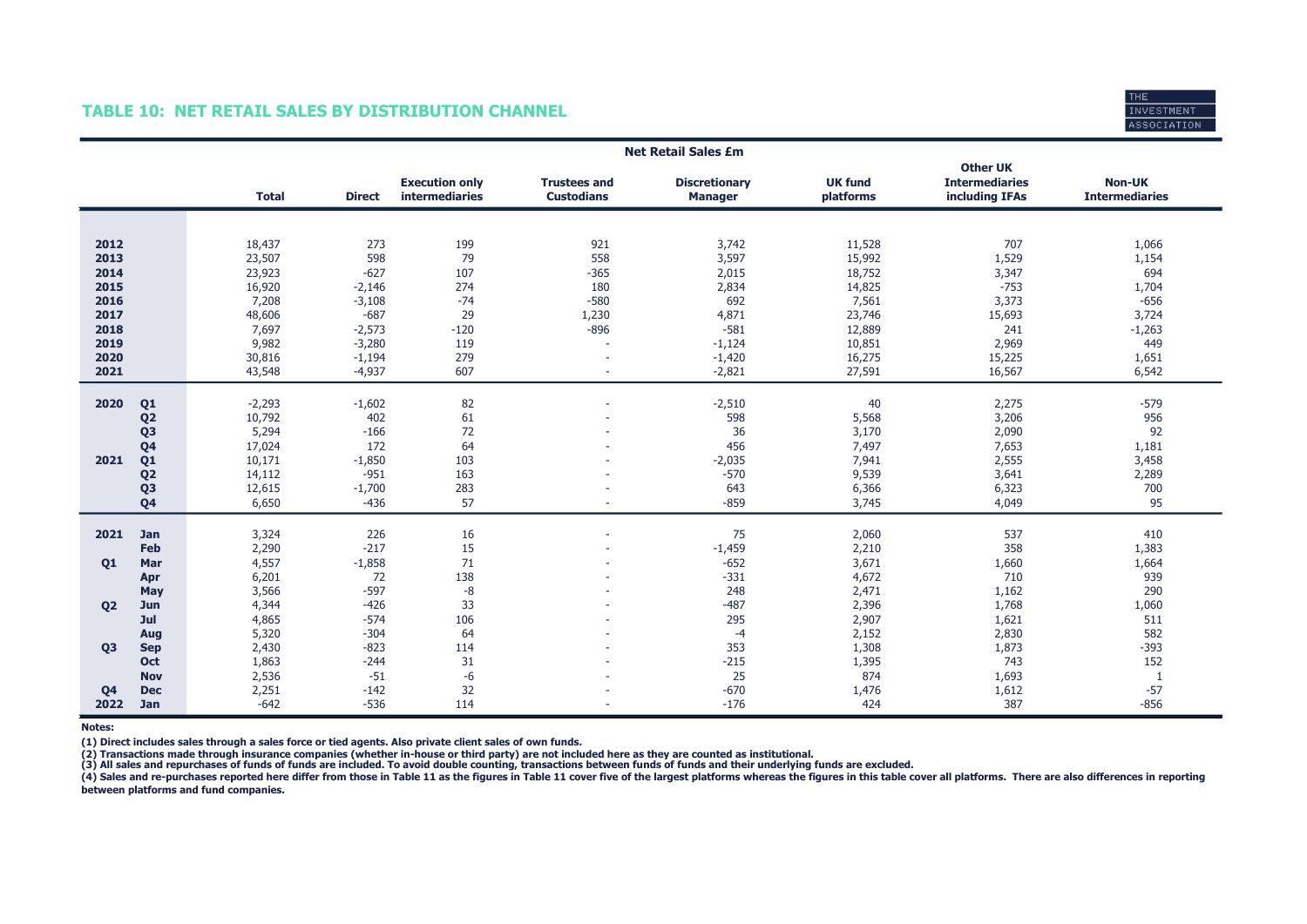# **INVESTMENT ASSOCIATION**

### TABLE 11: FIVE FUND PLATFORMS $^{\rm 1}$  - FUNDS UNDER MANAGEMENT AND NET SALES BY PRODUCT (UK INVESTORS)

|                |                |              |             | <b>Funds Under Management by Product £m</b> |                                    |                  | <b>Net Sales by Product £m</b> |             |                                  |                                    |                  |  |
|----------------|----------------|--------------|-------------|---------------------------------------------|------------------------------------|------------------|--------------------------------|-------------|----------------------------------|------------------------------------|------------------|--|
|                |                | <b>Total</b> | <b>ISAs</b> | <b>Insurance</b><br><b>Bonds</b>            | <b>Personal</b><br><b>Pensions</b> |                  | <b>Total</b>                   | <b>ISAs</b> | <b>Insurance</b><br><b>Bonds</b> | <b>Personal</b><br><b>Pensions</b> |                  |  |
|                |                |              |             |                                             |                                    | <b>Unwrapped</b> |                                |             |                                  |                                    | <b>Unwrapped</b> |  |
| 2012           |                | 131,746      | 49,135      | 8,623                                       | 27,260                             | 46,728           | 7,754                          | 2,194       | 15                               | 2,405                              | 3,141            |  |
| 2013           |                | 163,614      | 58,713      | 9,241                                       | 33,495                             | 62,164           | 10,893                         | 3,315       | $-137$                           | 2,408                              | 5,307            |  |
| 2014           |                | 182,752      | 64,555      | 9,348                                       | 39,188                             | 69,661           | 12,283                         | 3,904       | $-60$                            | 3,951                              | 4,488            |  |
| 2015           |                | 200,151      | 69,778      | 9,226                                       | 45,549                             | 75,599           | 12,872                         | 3,563       | $-15$                            | 5,593                              | 3,731            |  |
| 2016           |                | 226,466      | 78,008      | 9,759                                       | 55,639                             | 83,059           | 4,281                          | 1,356       | $-236$                           | 4,351                              | $-1,190$         |  |
| 2017           |                | 260,855      | 88,165      | 10,344                                      | 70,799                             | 91,547           | 15,318                         | 3,466       | $-115$                           | 8,863                              | 3,104            |  |
| 2018           |                | 255,499      | 82,289      | 8,155                                       | 79,733                             | 85,322           | 9,040                          | 1,568       | $-62$                            | 6,746                              | 789              |  |
| 2019           |                | 297,545      | 93,485      | 10,189                                      | 99,208                             | 94,663           | 797                            | 14          | 366                              | 4,574                              | $-4,157$         |  |
| 2020           |                | 316,875      | 97,891      | 9,174                                       | 111,476                            | 98,334           | 6,335                          | 912         | 735                              | 4,749                              | $-62$            |  |
| 2021           |                | 369,107      | 119,651     | 8,217                                       | 120,739                            | 120,500          | 11,797                         | 3,834       | 370                              | 5,636                              | 1,957            |  |
|                |                |              |             |                                             |                                    |                  |                                |             |                                  |                                    |                  |  |
| 2020           | Q <sub>1</sub> | 243,650      | 76,724      | 7,518                                       | 79,736                             | 79,671           | $-1,546$                       | $-522$      | $-353$                           | 378                                | $-1,049$         |  |
|                | Q <sub>2</sub> | 284,072      | 88,336      | 8,399                                       | 94,725                             | 92,613           | 3,406                          | 1,250       | 354                              | 1,715                              | 88               |  |
|                | Q <sub>3</sub> | 291,944      | 89,812      | 8,502                                       | 100,965                            | 92,665           | 890                            | $-148$      | 142                              | 787                                | 109              |  |
|                | Q <sub>4</sub> | 316,875      | 97,891      | 9,174                                       | 111,476                            | 98,334           | 3,584                          | 332         | 593                              | 1,870                              | 790              |  |
| 2021           | Q <sub>1</sub> | 323,443      | 100,305     | 9,300                                       | 114,829                            | 99,009           | 3,269                          | 1,342       | 38                               | 1,577                              | 311              |  |
|                | Q <sub>2</sub> | 345,487      | 107,621     | 9,796                                       | 122,022                            | 106,048          | 4,106                          | 2,281       | 112                              | 1,338                              | 375              |  |
|                | Q3             | 354,994      | 112,956     | 9,963                                       | 125,526                            | 106,550          | 2,507                          | 453         | 92                               | 1,149                              | 812              |  |
|                | Q <sub>4</sub> | 369,107      | 119,651     | 8,217                                       | 120,739                            | 120,500          | 1,916                          | $-242$      | 128                              | 1,572                              | 458              |  |
|                |                |              |             |                                             |                                    |                  |                                |             |                                  |                                    |                  |  |
| 2021           | Jan            | 316,233      | 97,637      | 9,104                                       | 111,787                            | 97,706           | 654                            | 158         | $-28$                            | 314                                | 210              |  |
|                | Feb            | 318,596      | 98,027      | 9,133                                       | 113,340                            | 98,095           | 936                            | 344         | 22                               | 432                                | 138              |  |
| Q1             | Mar            | 323,443      | 100,305     | 9,300                                       | 114,829                            | 99,009           | 1,679                          | 840         | 45                               | 830                                | $-36$            |  |
|                | Apr            | 338,103      | 105,180     | 9,598                                       | 119,280                            | 104,045          | 2,180                          | 1,434       | 56                               | 715                                | $-25$            |  |
|                | May            | 339,107      | 105,627     | 9,609                                       | 119,643                            | 104,228          | 1,150                          | 537         | 18                               | 410                                | 185              |  |
| Q <sub>2</sub> | Jun            | 345,487      | 107,621     | 9,796                                       | 122,022                            | 106,048          | 776                            | 309         | 37                               | 213                                | 216              |  |
|                | Jul            | 347,328      | 108,494     | 9,892                                       | 123,776                            | 105,166          | 1,296                          | 310         | 51                               | 627                                | 307              |  |
|                | Aug            | 356,570      | 111,292     | 10,082                                      | 127,068                            | 108,129          | 791                            | 168         | 20                               | 337                                | 267              |  |
| <b>Q3</b>      | <b>Sep</b>     | 354,994      | 112,956     | 9,963                                       | 125,526                            | 106,550          | 419                            | $-25$       | 21                               | 186                                | 237              |  |
|                | <b>Oct</b>     | 357,079      | 117,130     | 8,023                                       | 118,468                            | 113,457          | 405                            | $-64$       | 47                               | 378                                | 44               |  |
|                | <b>Nov</b>     | 361,662      | 116,912     | 8,064                                       | 118,816                            | 117,870          | 465                            | $-97$       | 38                               | 392                                | 133              |  |
| Q <sub>4</sub> | <b>Dec</b>     | 369,107      | 119,651     | 8,217                                       | 120,739                            | 120,500          | 1,045                          | $-81$       | 42                               | 802                                | 282              |  |
| 2022           | Jan            | 351,696      | 114,470     | 7,819                                       | 114,368                            | 115,040          | 5                              | $-236$      | $-24$                            | 225                                | 39               |  |

Notes:

(1) Figures are based on information provided to the Investment Association by five fund platforms - AEGON, Fidelity, Hargreaves Lansdown, Quilter and Transact. These five platforms accounted for 72% of fund manager gross sales through all fund platforms in 2014. Figures for Hargreaves Lansdown for October 2021 to January 2022 are the Investment Association estimates.

(2) Figures are for Authorised Investment Funds including include Funds of Funds. Investment trusts and ETFs are not included.

(3) Figures in this table include a small number of funds - estimated at 11.5% of platform funds under administration at end January 2022 - not included in IA fund statistics because no data is received from fund companies.

(4) Figures for 2008 and 2009 include some Investment Association estimates where full figures were not available for all participating platforms.

(5) Data is presented on a UK domicile basis.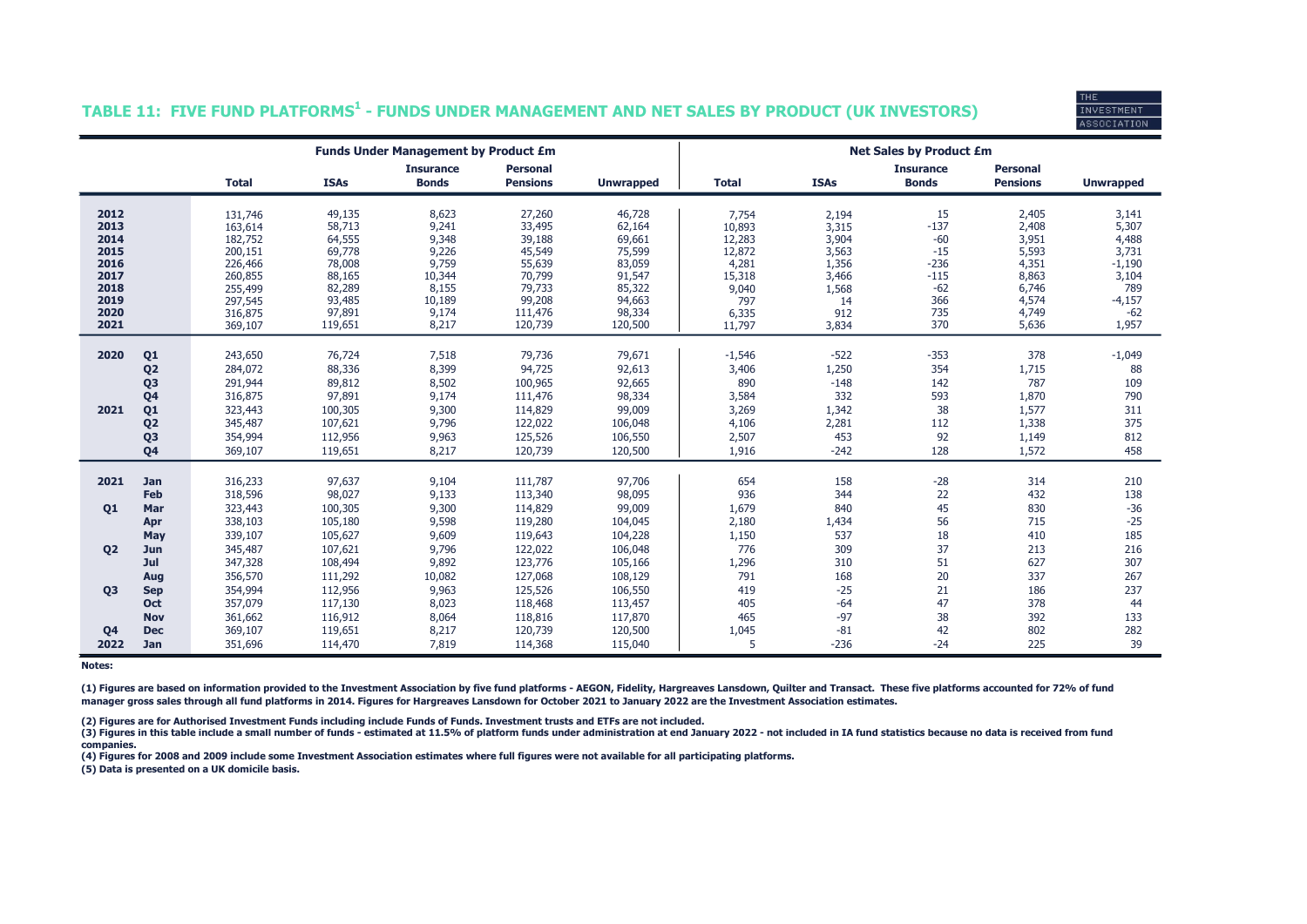

### TABLE 12: ISA FUNDS UNDER MANAGEMENT AND NET SALES

|                                                                                                                                                                                          |                                                                                                                                  |                                                                                                  | <b>Funds Under Management at End of Period £m</b>                                                 |                                                                                                 | <b>Net Sales During Period £m</b>                                                                                |                                                                                       |                                                                                                 |  |
|------------------------------------------------------------------------------------------------------------------------------------------------------------------------------------------|----------------------------------------------------------------------------------------------------------------------------------|--------------------------------------------------------------------------------------------------|---------------------------------------------------------------------------------------------------|-------------------------------------------------------------------------------------------------|------------------------------------------------------------------------------------------------------------------|---------------------------------------------------------------------------------------|-------------------------------------------------------------------------------------------------|--|
|                                                                                                                                                                                          |                                                                                                                                  | <b>Fund Companies</b> <sup>1</sup>                                                               | Five Fund Platforms <sup>2</sup>                                                                  | <b>Total market based on</b><br>HMRC data <sup>3</sup>                                          | Fund Companies <sup>1</sup>                                                                                      | Five Fund Platforms <sup>2</sup>                                                      | <b>Total of Fund Companies</b><br>and Five Fund Platforms                                       |  |
| 2011<br>2012/13 Tax Year<br>2013/14 Tax Year<br>2014/15 Tax Year<br>2015/16 Tax Year<br>2016/17 Tax Year<br>2017/18 Tax Year<br>2018/19 Tax Year<br>2019/20 Tax Year<br>2020/21 Tax Year |                                                                                                                                  | 63,879<br>69,462<br>72,818<br>75,319<br>67,626<br>69,229<br>70,645<br>71,907<br>59,855<br>77,060 | 45,224<br>53,181<br>60,452<br>69,062<br>69,388<br>81,086<br>85,195<br>89,879<br>77,823<br>100,606 | 142,359<br>168,228<br>180,698<br>179,575<br>200,237<br>237,718<br>252,350<br>221,550<br>214,365 | $-4$<br>$-1,080$<br>$-1,317$<br>$-1,221$<br>$-1,576$<br>$-3,157$<br>$-2,142$<br>$-2,748$<br>$-2,471$<br>$-1,143$ | 2,366<br>2,335<br>3,490<br>3,779<br>3,099<br>1,827<br>3,458<br>806<br>$-601$<br>2,827 | 2,362<br>1,255<br>2,173<br>2,558<br>1,522<br>$-1,330$<br>1,316<br>$-1,942$<br>$-3,072$<br>1,641 |  |
| 2020<br>2021                                                                                                                                                                             | Q <sub>1</sub><br>Q <sub>2</sub><br>Q <sub>3</sub><br>Q <sub>4</sub><br>Q1<br>Q <sub>2</sub><br>Q <sub>3</sub><br>Q <sub>4</sub> | 61,376<br>69,707<br>69,475<br>75,134<br>76,894<br>81,202<br>78,300<br>78,654                     | 76,724<br>88,336<br>89,812<br>97,891<br>100,305<br>107,621<br>112,956<br>119,651                  |                                                                                                 | $-662$<br>$-38$<br>$-447$<br>$-392$<br>$-258$<br>$-229$<br>$-343$<br>$-258$                                      | $-522$<br>1,250<br>$-148$<br>332<br>1,342<br>2,281<br>453<br>$-242$                   | $-1,184$<br>1,212<br>$-595$<br>$-60$<br>1,084<br>2,052<br>110<br>$-501$                         |  |
| 2021<br>Q1                                                                                                                                                                               | Jan<br>Feb<br>Mar<br>Apr<br>May                                                                                                  | 74,594<br>74,959<br>76,894<br>80,079<br>80,434                                                   | 97,637<br>98,027<br>100,305<br>105,180<br>105,627                                                 |                                                                                                 | $-109$<br>$-107$<br>$-42$<br>10<br>$-76$                                                                         | 158<br>344<br>840<br>1,434<br>537                                                     | 49<br>238<br>798<br>1,444<br>461                                                                |  |
| Q <sub>2</sub><br>Q <sub>3</sub>                                                                                                                                                         | Jun<br>Jul<br>Aug<br><b>Sep</b><br>Oct<br><b>Nov</b>                                                                             | 81,202<br>81,236<br>82,931<br>78,300<br>78,195<br>77,064                                         | 107,621<br>108,494<br>111,292<br>112,956<br>117,130<br>116,912                                    |                                                                                                 | $-163$<br>$-104$<br>$-117$<br>$-122$<br>$-106$<br>$-82$                                                          | 309<br>310<br>168<br>$-25$<br>$-64$<br>$-97$                                          | 146<br>206<br>51<br>$-147$<br>$-170$<br>$-179$                                                  |  |
| Q <sub>4</sub><br>2022                                                                                                                                                                   | <b>Dec</b><br>Jan                                                                                                                | 78,654<br>76,475                                                                                 | 119,651<br>114,470                                                                                |                                                                                                 | $-71$<br>$-92$                                                                                                   | $-81$<br>$-236$                                                                       | $-152$<br>$-328$                                                                                |  |

Notes:

(1) Funds under management figures for fund companies and fund platforms for the end of the tax year include a market value adjustment from 31st March to 5th April.

(2) Figures are based on information the five fund platforms that provide data to the Investment Association. These are AEGON, Fidelity, Hargreaves Lansdown, Quilter and Transact. These five platforms accounted for 72% of gross sales through all fund platforms in 2014. Figures for Hargreaves Lansdown for October 2021 to January 2022 are IA estimates.

(3) Figures are HMRC statistics for stock and share ISAs invested in funds at the end of each tax year.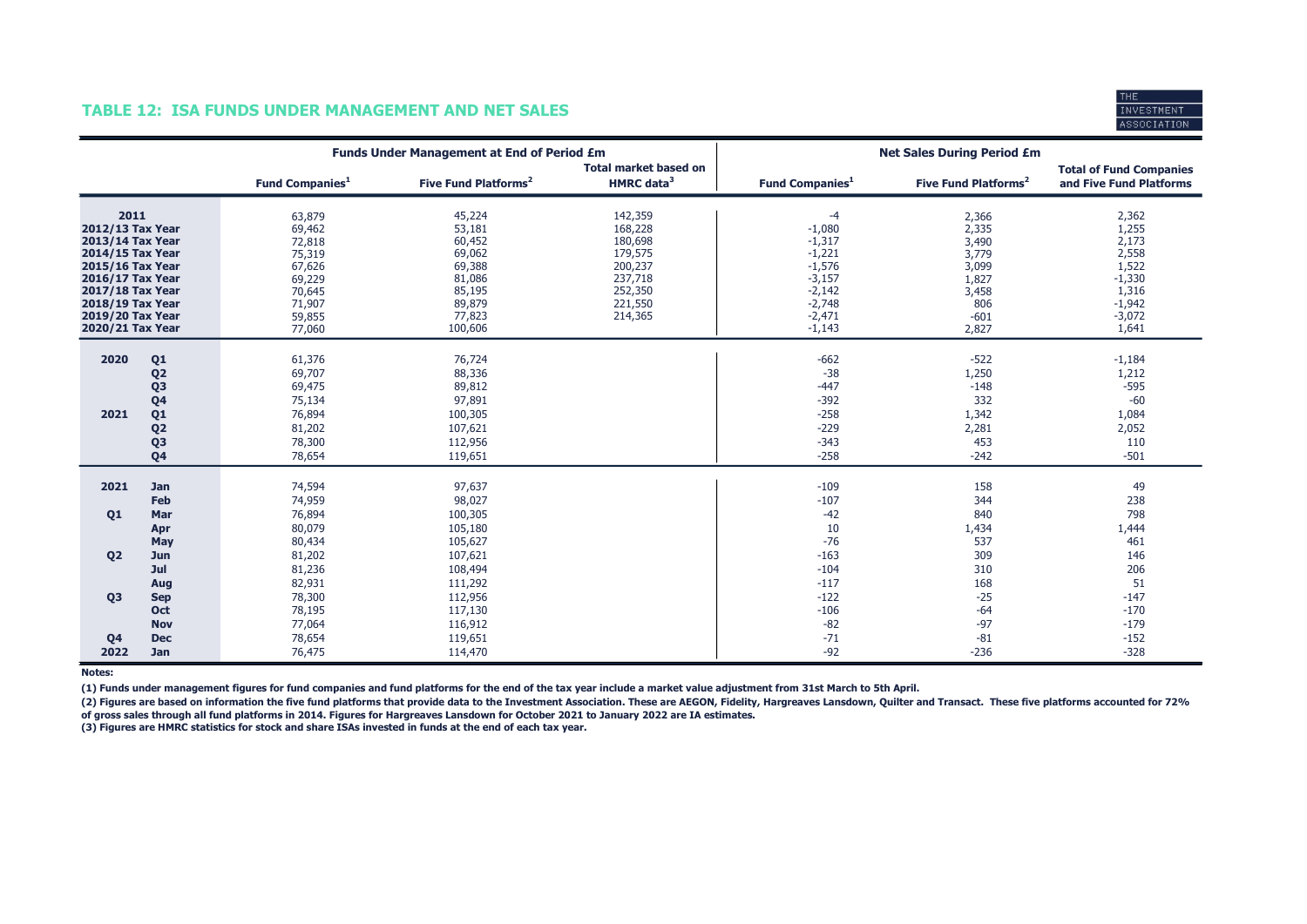# TABLE 13: FUND OF FUNDS - FUNDS UNDER MANAGEMENT AND NET RETAIL SALES



|                                                                              |                                                                                                                                              | <b>Funds Under Management at End of Period £m</b>                                                       |                                                                              |                                                                                                   |                                                                              |                                                                                                  |                                                                              | <b>Net Retail Sales During Period £m</b>                                               |                                                                                      |                                                                                     |
|------------------------------------------------------------------------------|----------------------------------------------------------------------------------------------------------------------------------------------|---------------------------------------------------------------------------------------------------------|------------------------------------------------------------------------------|---------------------------------------------------------------------------------------------------|------------------------------------------------------------------------------|--------------------------------------------------------------------------------------------------|------------------------------------------------------------------------------|----------------------------------------------------------------------------------------|--------------------------------------------------------------------------------------|-------------------------------------------------------------------------------------|
|                                                                              |                                                                                                                                              | <b>Total FOFs</b>                                                                                       | % of Industry<br><b>Total</b>                                                | <b>Invested</b><br><b>Internally</b>                                                              | % of Total<br><b>FOFs</b>                                                    | <b>Invested</b><br><b>Externally</b>                                                             | % of Total<br><b>FOFs</b>                                                    | <b>Total FOFs</b>                                                                      | <b>Invested</b><br><b>Internally</b>                                                 | <b>Invested</b><br><b>Externally</b>                                                |
| 2012<br>2013<br>2014<br>2015<br>2016<br>2017<br>2018<br>2019<br>2020<br>2021 |                                                                                                                                              | 74,895<br>87,952<br>97,788<br>107,683<br>126,863<br>152,591<br>147,701<br>169,219<br>181,150<br>196,221 | 10.6<br>10.7<br>11.0<br>11.6<br>11.9<br>12.4<br>12.8<br>12.8<br>12.6<br>12.3 | 38,519<br>45,091<br>50,180<br>54,503<br>65,999<br>79,898<br>74,774<br>85,307<br>95,079<br>104,129 | 51.4<br>51.3<br>51.3<br>50.6<br>52.0<br>52.4<br>50.6<br>50.4<br>52.5<br>53.1 | 36,376<br>42,861<br>47,608<br>53,180<br>60,864<br>72,693<br>72,927<br>83,912<br>86,071<br>92,092 | 48.6<br>48.7<br>48.7<br>49.4<br>48.0<br>47.6<br>49.4<br>49.6<br>47.5<br>46.9 | 4,311<br>4,243<br>2,920<br>4,935<br>2,993<br>9,838<br>5,918<br>6,299<br>5,377<br>8,676 | 2,441<br>1,417<br>705<br>1,994<br>2,426<br>5,217<br>3,040<br>5,673<br>6,264<br>7,314 | 1,870<br>2,826<br>2,214<br>2,941<br>567<br>4,622<br>2,878<br>625<br>$-888$<br>1,361 |
| 2020<br>2021                                                                 | Q <sub>1</sub><br>Q <sub>2</sub><br>Q <sub>3</sub><br>Q <sub>4</sub><br>Q <sub>1</sub><br>Q <sub>2</sub><br>Q <sub>3</sub><br>Q <sub>4</sub> | 148,067<br>164,474<br>166,936<br>181,150<br>181,345<br>190,671<br>192,341<br>196,221                    | 13.0<br>12.7<br>12.6<br>12.6<br>12.4<br>12.5<br>12.4<br>12.3                 | 76,627<br>84,915<br>87,475<br>95,079<br>93,828<br>98,997<br>100,217<br>104,129                    | 51.8<br>51.6<br>52.4<br>52.5<br>51.7<br>51.9<br>52.1<br>53.1                 | 71,440<br>79,559<br>79,462<br>86,071<br>87,518<br>91,674<br>92,124<br>92,092                     | 48.2<br>48.4<br>47.6<br>47.5<br>48.3<br>48.1<br>47.9<br>46.9                 | 1,063<br>1,554<br>836<br>1,923<br>2,876<br>2,917<br>1,379<br>1,504                     | 1,068<br>1,466<br>1,452<br>2,280<br>2,305<br>2,381<br>1,219<br>1,408                 | -5<br>88<br>$-615$<br>$-356$<br>571<br>536<br>159<br>95                             |
| 2021<br>Q <sub>1</sub><br><b>Q2</b>                                          | <b>Jan</b><br>Feb<br>Mar<br>Apr<br>May<br>Jun<br>Jul                                                                                         | 180,960<br>180,965<br>181,345<br>186,746<br>186,921<br>190,671<br>191,612                               | 12.6<br>12.6<br>12.4<br>12.4<br>12.4<br>12.5<br>12.4                         | 94,919<br>94,581<br>93,828<br>96,560<br>96,753<br>98,997<br>99,881                                | 52.5<br>52.3<br>51.7<br>51.7<br>51.8<br>51.9<br>52.1                         | 86,040<br>86,384<br>87,518<br>90,186<br>90,168<br>91,674<br>91,730                               | 47.5<br>47.7<br>48.3<br>48.3<br>48.2<br>48.1<br>47.9                         | 1,006<br>634<br>1,235<br>1,220<br>820<br>877<br>691                                    | 548<br>587<br>1,171<br>919<br>655<br>808<br>597                                      | 458<br>48<br>65<br>301<br>165<br>70<br>94                                           |
| 03<br>Q <sub>4</sub><br>2022                                                 | Aug<br><b>Sep</b><br><b>Oct</b><br><b>Nov</b><br><b>Dec</b><br><b>Jan</b>                                                                    | 194,986<br>192,341<br>194,005<br>193,316<br>196,221<br>189,334                                          | 12.4<br>12.4<br>12.4<br>12.4<br>12.3<br>12.5                                 | 102,131<br>100,217<br>101,658<br>102,534<br>104,129<br>101,231                                    | 52.4<br>52.1<br>52.4<br>53.0<br>53.1<br>53.5                                 | 92,855<br>92,124<br>92,347<br>90,783<br>92,092<br>88,103                                         | 47.6<br>47.9<br>47.6<br>47.0<br>46.9<br>46.5                                 | 626<br>62<br>453<br>565<br>485<br>543                                                  | 556<br>66<br>475<br>542<br>390<br>538                                                | 70<br>$-5$<br>$-23$<br>23<br>95<br>5                                                |

Notes:

(1) Each month small revisions to figures may have been made since the previous press release. This reflects additional information received.<br>(2) Invested internally and invested externally distinguishes between funds of f